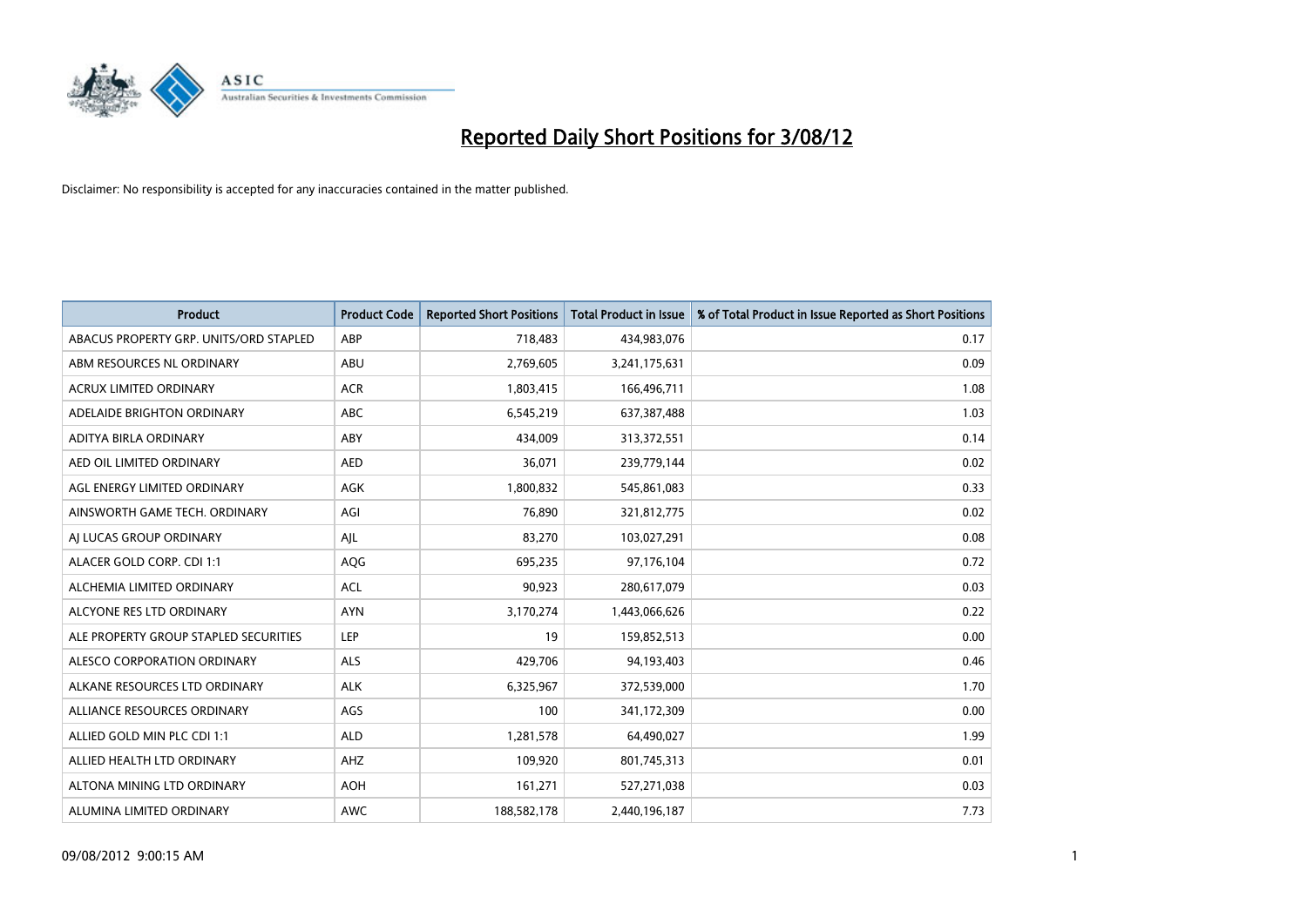

| <b>Product</b>                          | <b>Product Code</b> | <b>Reported Short Positions</b> | <b>Total Product in Issue</b> | % of Total Product in Issue Reported as Short Positions |
|-----------------------------------------|---------------------|---------------------------------|-------------------------------|---------------------------------------------------------|
| AMCOR LIMITED ORDINARY                  | <b>AMC</b>          | 3,073,843                       | 1,206,684,923                 | 0.25                                                    |
| AMP LIMITED ORDINARY                    | AMP                 | 7,315,093                       | 2,894,931,180                 | 0.25                                                    |
| AMPELLA MINING ORDINARY                 | <b>AMX</b>          | 6,158,925                       | 246,800,493                   | 2.50                                                    |
| ANGLOGOLD ASHANTI CDI 5:1               | AGG                 |                                 | 89,207,765                    | 0.00                                                    |
| ANSELL LIMITED ORDINARY                 | <b>ANN</b>          | 4,520,741                       | 130,656,668                   | 3.46                                                    |
| ANTARES ENERGY LTD ORDINARY             | <b>AZZ</b>          | 459,641                         | 258,000,000                   | 0.18                                                    |
| ANZ BANKING GRP LTD ORDINARY            | <b>ANZ</b>          | 7,907,316                       | 2,715,721,290                 | 0.29                                                    |
| APA GROUP STAPLED SECURITIES            | <b>APA</b>          | 11,022,044                      | 644,485,583                   | 1.71                                                    |
| APN NEWS & MEDIA ORDINARY               | <b>APN</b>          | 19,830,671                      | 649,010,756                   | 3.06                                                    |
| AQUARIUS PLATINUM. ORDINARY             | <b>AOP</b>          | 15,102,305                      | 470,312,578                   | 3.21                                                    |
| AQUILA RESOURCES ORDINARY               | <b>AQA</b>          | 6,270,815                       | 411,804,442                   | 1.52                                                    |
| ARAFURA RESOURCE LTD ORDINARY           | <b>ARU</b>          | 4,858,284                       | 396,004,144                   | 1.23                                                    |
| ARB CORPORATION ORDINARY                | <b>ARP</b>          | 26,657                          | 72,481,302                    | 0.04                                                    |
| ARDENT LEISURE GROUP STAPLED SECURITIES | AAD                 | 608,896                         | 334,209,401                   | 0.18                                                    |
| ARGO INVESTMENTS ORDINARY               | <b>ARG</b>          | 140                             | 625,946,521                   | 0.00                                                    |
| ARISTOCRAT LEISURE ORDINARY             | ALL                 | 18,412,347                      | 550,502,889                   | 3.34                                                    |
| ARRIUM LTD ORDINARY                     | ARI                 | 29,707,706                      | 1,345,665,626                 | 2.21                                                    |
| ASCIANO LIMITED ORDINARY                | <b>AIO</b>          | 5,119,507                       | 975,385,664                   | 0.52                                                    |
| ASG GROUP LIMITED ORDINARY              | <b>ASZ</b>          | 935,949                         | 172,152,079                   | 0.54                                                    |
| ASPEN GROUP ORD/UNITS STAPLED           | APZ                 | 56,493                          | 600,507,326                   | 0.01                                                    |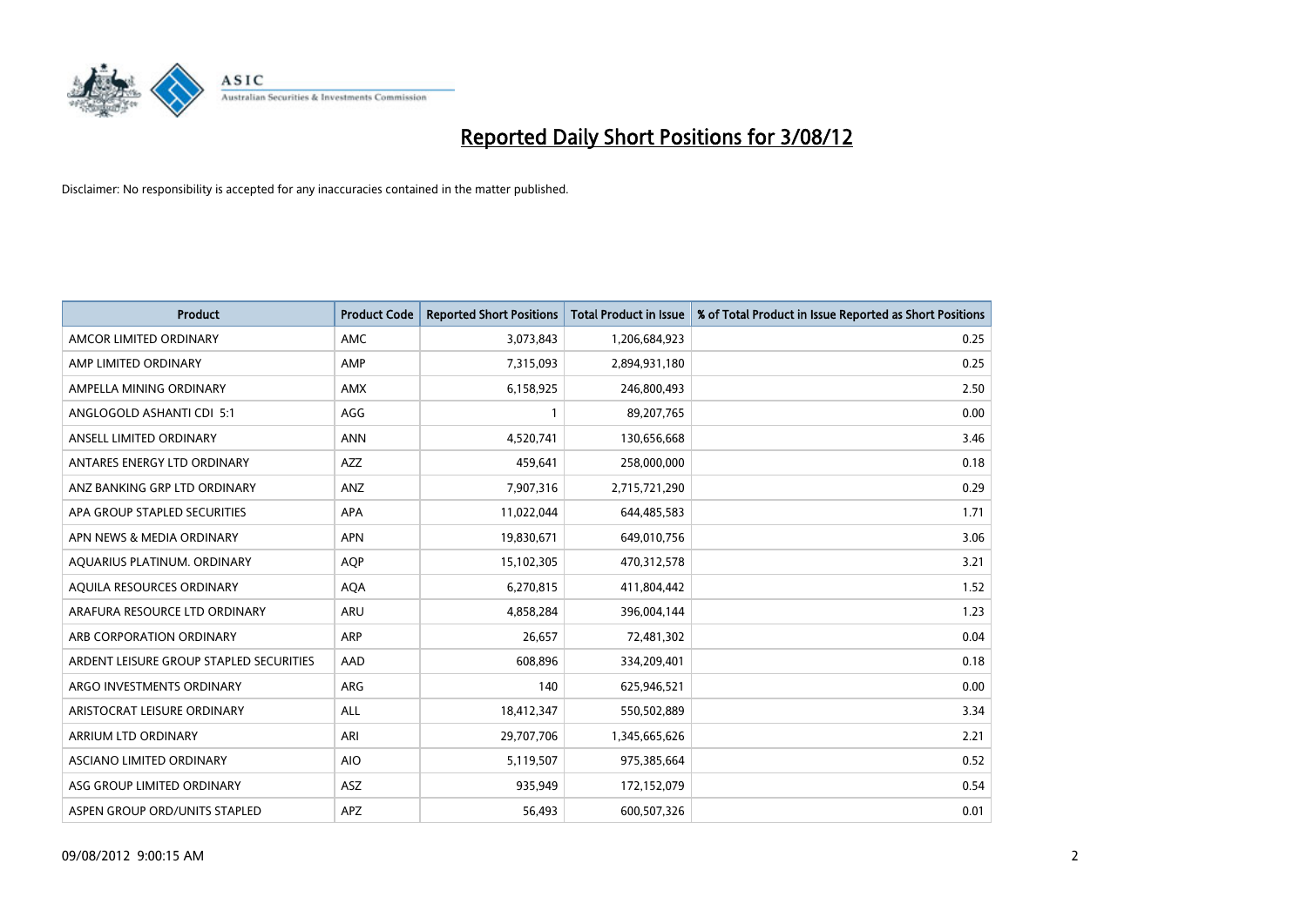

| <b>Product</b>                          | <b>Product Code</b> | <b>Reported Short Positions</b> | <b>Total Product in Issue</b> | % of Total Product in Issue Reported as Short Positions |
|-----------------------------------------|---------------------|---------------------------------|-------------------------------|---------------------------------------------------------|
| ASPIRE MINING LTD ORDINARY              | <b>AKM</b>          | 269,379                         | 620,594,556                   | 0.04                                                    |
| ASTRO JAP PROP GROUP STAPLED SECURITIES | AJA                 | 2,331                           | 58,445,002                    | 0.00                                                    |
| ASX LIMITED ORDINARY                    | <b>ASX</b>          | 3,948,885                       | 175,136,729                   | 2.25                                                    |
| ATLAS IRON LIMITED ORDINARY             | AGO                 | 10,180,970                      | 904,580,993                   | 1.13                                                    |
| <b>AURORA OIL &amp; GAS ORDINARY</b>    | <b>AUT</b>          | 8,032,428                       | 446,595,778                   | 1.80                                                    |
| AUSDRILL LIMITED ORDINARY               | <b>ASL</b>          | 1,419,204                       | 304,397,289                   | 0.47                                                    |
| AUSENCO LIMITED ORDINARY                | AAX                 | 416,131                         | 123,872,665                   | 0.34                                                    |
| <b>AUSTAL LIMITED ORDINARY</b>          | ASB                 | 192,608                         | 188,193,007                   | 0.10                                                    |
| AUSTIN ENGINEERING ORDINARY             | <b>ANG</b>          | 7,731                           | 72,314,403                    | 0.01                                                    |
| AUSTRALAND PROPERTY STAPLED SECURITY    | <b>ALZ</b>          | 415,104                         | 576,846,597                   | 0.07                                                    |
| AUSTRALIAN AGRICULT. ORDINARY           | AAC                 | 410,444                         | 312,905,085                   | 0.13                                                    |
| AUSTRALIAN INFRASTR. UNITS/ORDINARY     | <b>AIX</b>          | 11,340,893                      | 620,733,944                   | 1.83                                                    |
| AUSTRALIAN PHARM. ORDINARY              | API                 | 170,587                         | 488,115,883                   | 0.03                                                    |
| AVIENNINGS LIMITED ORDINARY             | AVI                 | 549,150                         | 274,588,694                   | 0.20                                                    |
| AWE LIMITED ORDINARY                    | <b>AWE</b>          | 3,681,106                       | 521,871,941                   | 0.71                                                    |
| AZIMUTH RES LTD ORDINARY                | <b>AZH</b>          | 1,332,633                       | 401,518,304                   | 0.33                                                    |
| BANDANNA ENERGY ORDINARY                | <b>BND</b>          | 4,355,623                       | 528,481,199                   | 0.82                                                    |
| BANK OF QUEENSLAND. ORDINARY            | <b>BOQ</b>          | 12,354,100                      | 308,797,224                   | 4.00                                                    |
| <b>BASE RES LIMITED ORDINARY</b>        | <b>BSE</b>          | 716,572                         | 460,440,029                   | 0.16                                                    |
| <b>BATHURST RESOURCES ORDINARY</b>      | <b>BTU</b>          | 36,853,705                      | 696,747,997                   | 5.29                                                    |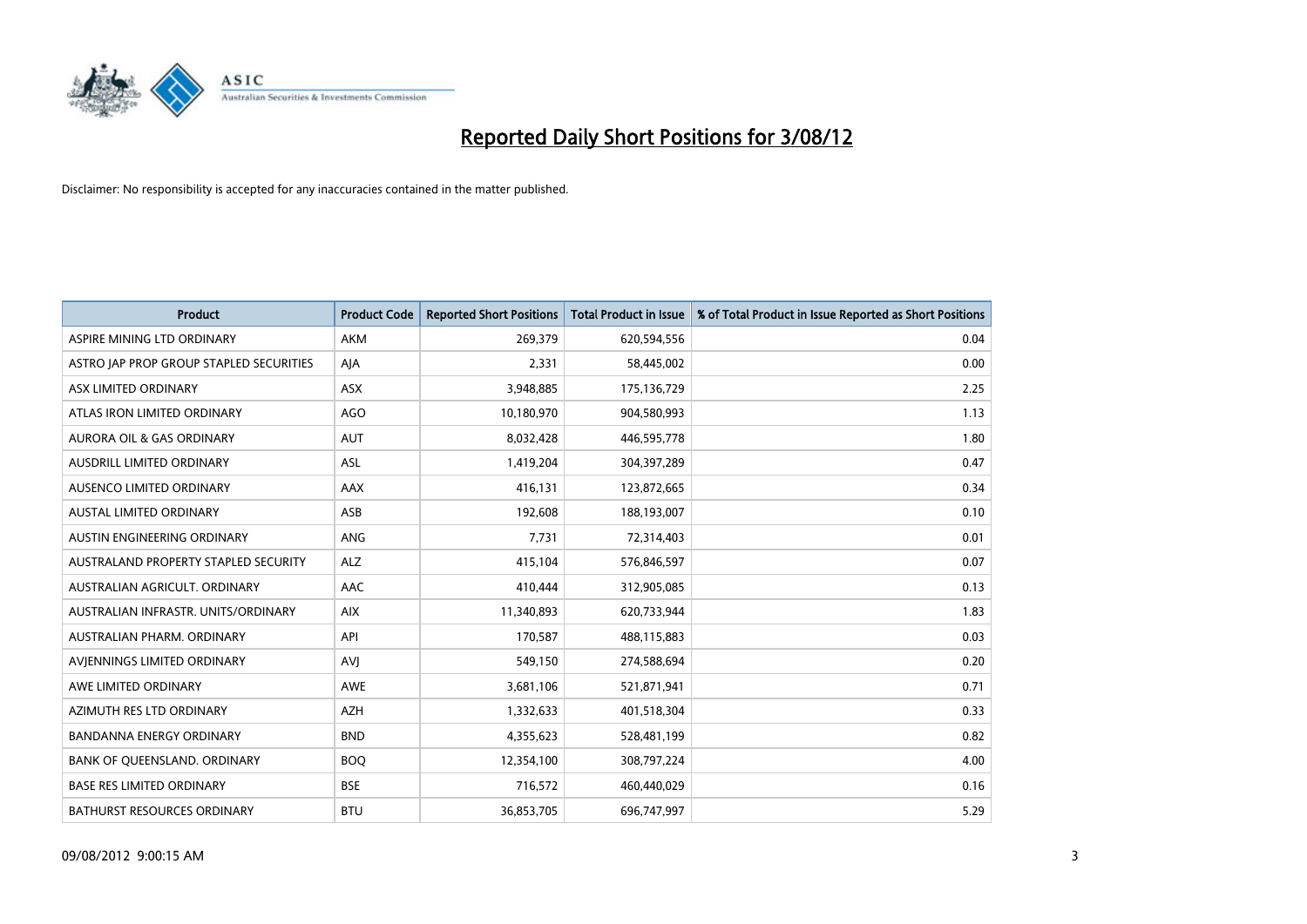

| <b>Product</b>                       | <b>Product Code</b> | <b>Reported Short Positions</b> | <b>Total Product in Issue</b> | % of Total Product in Issue Reported as Short Positions |
|--------------------------------------|---------------------|---------------------------------|-------------------------------|---------------------------------------------------------|
| <b>BC IRON LIMITED ORDINARY</b>      | <b>BCI</b>          | 3,159                           | 103,861,000                   | 0.00                                                    |
| BEACH ENERGY LIMITED ORDINARY        | <b>BPT</b>          | 22,569,361                      | 1,255,464,157                 | 1.80                                                    |
| BEADELL RESOURCE LTD ORDINARY        | <b>BDR</b>          | 14,034,691                      | 719,704,752                   | 1.95                                                    |
| BENDIGO AND ADELAIDE ORDINARY        | <b>BEN</b>          | 8,573,477                       | 396,641,036                   | 2.16                                                    |
| BERKELEY RESOURCES ORDINARY          | <b>BKY</b>          | 349,590                         | 179,298,273                   | 0.19                                                    |
| BETASHARES ASX RES ETF UNITS         | <b>ORE</b>          | 64,387                          | 3,412,016                     | 1.89                                                    |
| BETASHARES AUST BEAR ETF UNITS       | <b>BEAR</b>         |                                 | 334,441                       | 0.00                                                    |
| <b>BHP BILLITON LIMITED ORDINARY</b> | <b>BHP</b>          | 4,391,825                       | 3,211,691,105                 | 0.14                                                    |
| <b>BILLABONG ORDINARY</b>            | <b>BBG</b>          | 12,703,377                      | 478,944,292                   | 2.65                                                    |
| <b>BIOTA HOLDINGS ORDINARY</b>       | <b>BTA</b>          | 456,569                         | 182,350,316                   | 0.25                                                    |
| <b>BLUESCOPE STEEL LTD ORDINARY</b>  | <b>BSL</b>          | 45,084,435                      | 3,349,185,247                 | 1.35                                                    |
| <b>BOART LONGYEAR ORDINARY</b>       | <b>BLY</b>          | 6,840,466                       | 461,163,412                   | 1.48                                                    |
| <b>BOOM LOGISTICS ORDINARY</b>       | <b>BOL</b>          | 626                             | 468,663,585                   | 0.00                                                    |
| <b>BORAL LIMITED, ORDINARY</b>       | <b>BLD</b>          | 48,168,784                      | 758,572,140                   | 6.35                                                    |
| <b>BRADKEN LIMITED ORDINARY</b>      | <b>BKN</b>          | 2,953,631                       | 168,629,376                   | 1.75                                                    |
| <b>BRAMBLES LIMITED ORDINARY</b>     | <b>BXB</b>          | 4,926,436                       | 1,555,164,020                 | 0.32                                                    |
| <b>BRICKWORKS LIMITED ORDINARY</b>   | <b>BKW</b>          | 11,374                          | 147,567,333                   | 0.01                                                    |
| BT INVESTMENT MNGMNT ORDINARY        | <b>BTT</b>          | 222,720                         | 267,906,977                   | 0.08                                                    |
| <b>BUCCANEER ENERGY LTD ORDINARY</b> | <b>BCC</b>          | 4,411,349                       | 1,133,975,491                 | 0.39                                                    |
| <b>BURU ENERGY ORDINARY</b>          | <b>BRU</b>          | 10,568,247                      | 251,032,144                   | 4.21                                                    |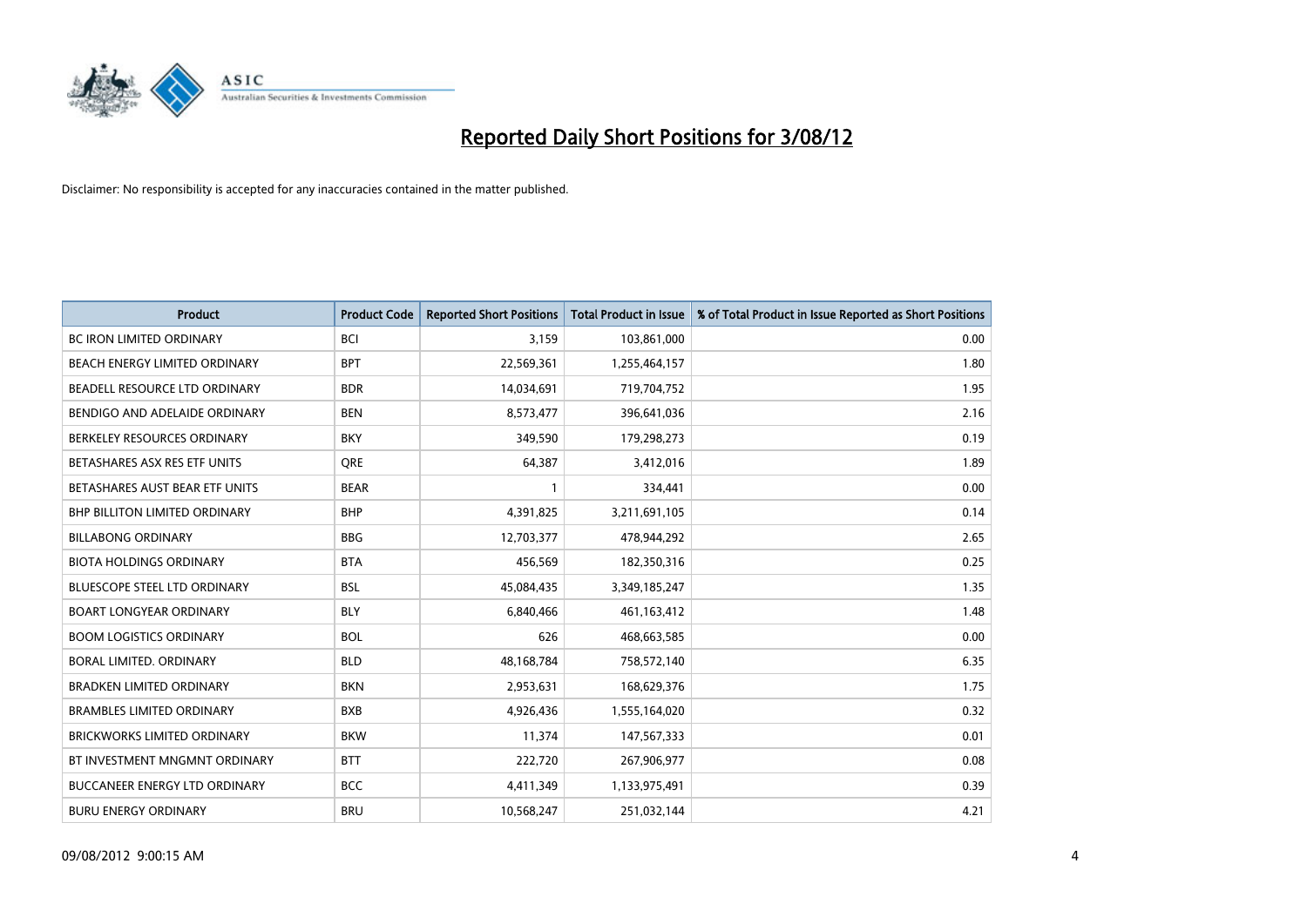

| <b>Product</b>                          | <b>Product Code</b> | <b>Reported Short Positions</b> | <b>Total Product in Issue</b> | % of Total Product in Issue Reported as Short Positions |
|-----------------------------------------|---------------------|---------------------------------|-------------------------------|---------------------------------------------------------|
| <b>BWP TRUST ORDINARY UNITS</b>         | <b>BWP</b>          | 1,317,216                       | 525,255,093                   | 0.25                                                    |
| CABCHARGE AUSTRALIA ORDINARY            | CAB                 | 4,699,871                       | 120,430,683                   | 3.90                                                    |
| <b>CALIBRE GROUP LTD ORDINARY</b>       | <b>CGH</b>          | 2,544                           | 293,192,506                   | 0.00                                                    |
| CALTEX AUSTRALIA ORDINARY               | <b>CTX</b>          | 4,982,705                       | 270,000,000                   | 1.85                                                    |
| CAMPBELL BROTHERS DEFERRED SETTLEMENT   | <b>CPBDA</b>        | 7,435,945                       | 337,517,055                   | 2.20                                                    |
| CAPE LAMBERT RES LTD ORDINARY           | <b>CFE</b>          | 351,869                         | 689,108,792                   | 0.05                                                    |
| CARABELLA RES LTD ORDINARY              | <b>CLR</b>          | 314,346                         | 133,642,797                   | 0.24                                                    |
| <b>CARBON ENERGY ORDINARY</b>           | <b>CNX</b>          | 48,071                          | 773,999,771                   | 0.01                                                    |
| <b>CARDNO LIMITED ORDINARY</b>          | CDD                 | 838,549                         | 138,506,406                   | 0.61                                                    |
| CARNARVON PETROLEUM ORDINARY            | <b>CVN</b>          | 58,001                          | 694,644,634                   | 0.01                                                    |
| CARSALES.COM LTD ORDINARY               | <b>CRZ</b>          | 24,148,500                      | 233,689,223                   | 10.33                                                   |
| CENTRO RETAIL AUST ORD/UNIT STAPLED SEC | <b>CRF</b>          | 32,232,331                      | 1,427,391,696                 | 2.26                                                    |
| <b>CERAMIC FUEL CELLS ORDINARY</b>      | <b>CFU</b>          | 5,464                           | 1,366,298,863                 | 0.00                                                    |
| CFS RETAIL TRUST GRP STAPLED SECURITIES | <b>CFX</b>          | 45,671,972                      | 2,828,961,617                 | 1.61                                                    |
| CGA MINING LIMITED ORDINARY             | <b>CGX</b>          | 117,747                         | 337,775,726                   | 0.03                                                    |
| CHALLENGER DIV.PRO. STAPLED UNITS       | <b>CDI</b>          | 353,288                         | 858,653,199                   | 0.04                                                    |
| CHALLENGER INFRAST. STAPLED UNITS       | <b>CIF</b>          | 464,132                         | 316,223,785                   | 0.15                                                    |
| <b>CHALLENGER LIMITED ORDINARY</b>      | <b>CGF</b>          | 12,310,016                      | 544,652,710                   | 2.26                                                    |
| CHARTER HALL GROUP STAPLED US PROHIBIT. | <b>CHC</b>          | 324,783                         | 298,839,688                   | 0.11                                                    |
| <b>CHARTER HALL RETAIL UNITS</b>        | <b>CQR</b>          | 684,278                         | 299,628,571                   | 0.23                                                    |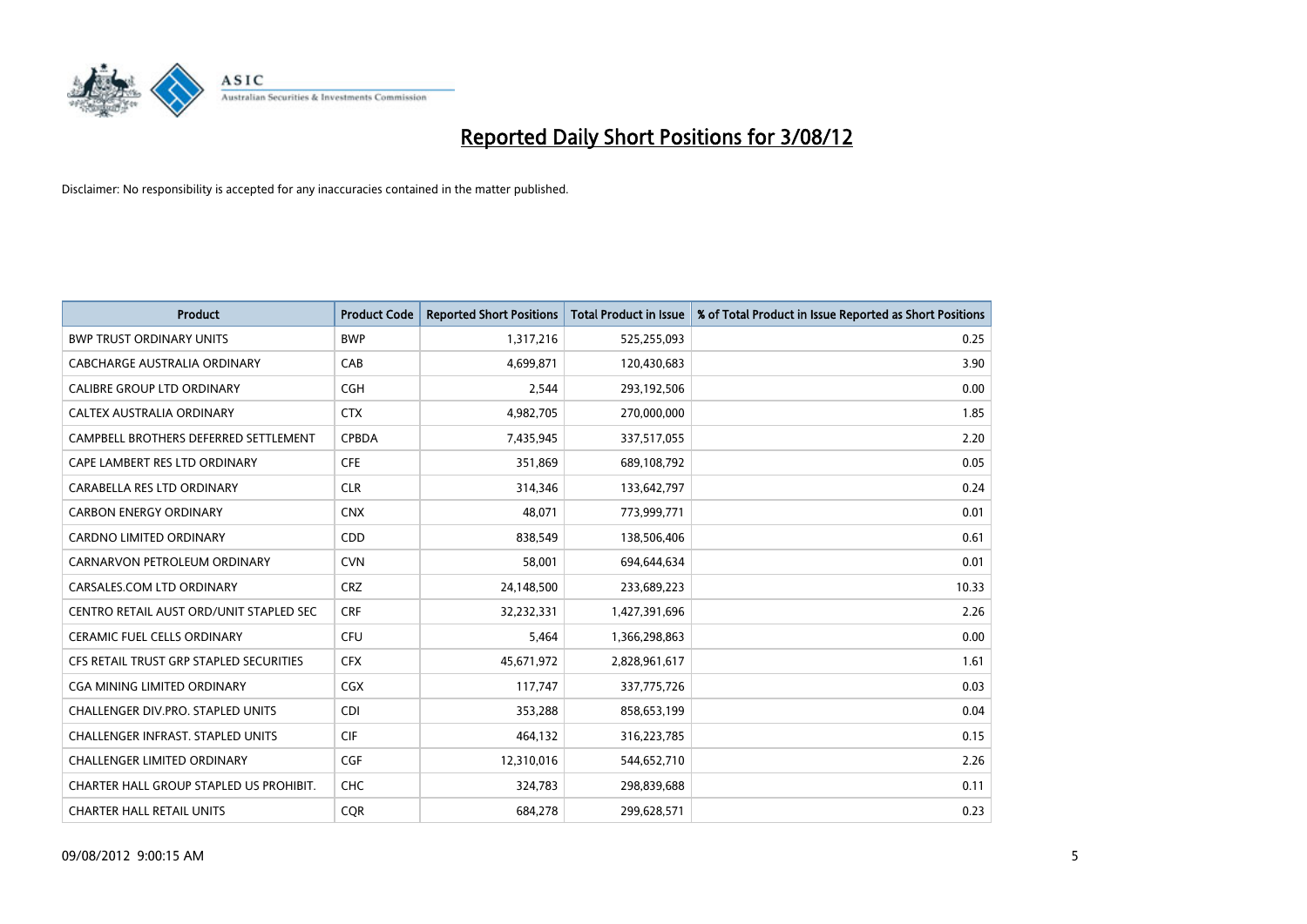

| <b>Product</b>                          | <b>Product Code</b> | <b>Reported Short Positions</b> | <b>Total Product in Issue</b> | % of Total Product in Issue Reported as Short Positions |
|-----------------------------------------|---------------------|---------------------------------|-------------------------------|---------------------------------------------------------|
| <b>CHORUS LIMITED ORDINARY</b>          | <b>CNU</b>          | 1,158,697                       | 385,082,123                   | 0.30                                                    |
| CITIGOLD CORP LTD ORDINARY              | <b>CTO</b>          | 1,355,317                       | 1,238,622,051                 | 0.11                                                    |
| <b>CLOUGH LIMITED ORDINARY</b>          | <b>CLO</b>          | 110,978                         | 773,787,656                   | 0.01                                                    |
| <b>CNPR GRP UNITS/ORD STAPLED</b>       | <b>CNP</b>          | 2,537                           | 972,414,514                   | 0.00                                                    |
| COAL OF AFRICA LTD ORDINARY             | <b>CZA</b>          | 349,114                         | 685,472,236                   | 0.05                                                    |
| <b>COALSPUR MINES LTD ORDINARY</b>      | <b>CPL</b>          | 12,422,410                      | 620,729,899                   | 2.00                                                    |
| <b>COBAR CONSOLIDATED ORDINARY</b>      | CCU                 | 261.733                         | 210,101,187                   | 0.12                                                    |
| COCA-COLA AMATIL ORDINARY               | <b>CCL</b>          | 6,726,089                       | 761,319,007                   | 0.88                                                    |
| COCHLEAR LIMITED ORDINARY               | <b>COH</b>          | 5,776,576                       | 56,929,432                    | 10.15                                                   |
| <b>COCKATOO COAL ORDINARY</b>           | <b>COK</b>          | 16,272,575                      | 1,016,746,908                 | 1.60                                                    |
| <b>COFFEY INTERNATIONAL ORDINARY</b>    | <b>COF</b>          | 117,061                         | 255,833,165                   | 0.05                                                    |
| <b>COKAL LTD ORDINARY</b>               | <b>CKA</b>          | 65,563                          | 411,046,892                   | 0.02                                                    |
| <b>COLLINS FOODS LTD ORDINARY</b>       | <b>CKF</b>          | 23,670                          | 93,000,003                    | 0.03                                                    |
| COMMONWEALTH BANK, ORDINARY             | <b>CBA</b>          | 29,377,373                      | 1,592,154,780                 | 1.85                                                    |
| <b>COMMONWEALTH PROP ORDINARY UNITS</b> | <b>CPA</b>          | 25,711,034                      | 2,347,003,413                 | 1.10                                                    |
| <b>COMPASS RESOURCES ORDINARY</b>       | <b>CMR</b>          | 7,472                           | 1,403,744,100                 | 0.00                                                    |
| <b>COMPUTERSHARE LTD ORDINARY</b>       | CPU                 | 5,363,913                       | 555,664,059                   | 0.97                                                    |
| CONSOLIDATED MEDIA. ORDINARY            | <b>CMI</b>          | 1,152,569                       | 561,834,996                   | 0.21                                                    |
| CONTINENTAL COAL LTD ORDINARY           | CCC                 | 983                             | 439,855,399                   | 0.00                                                    |
| <b>COOPER ENERGY LTD ORDINARY</b>       | <b>COE</b>          | 41.662                          | 328.694.257                   | 0.01                                                    |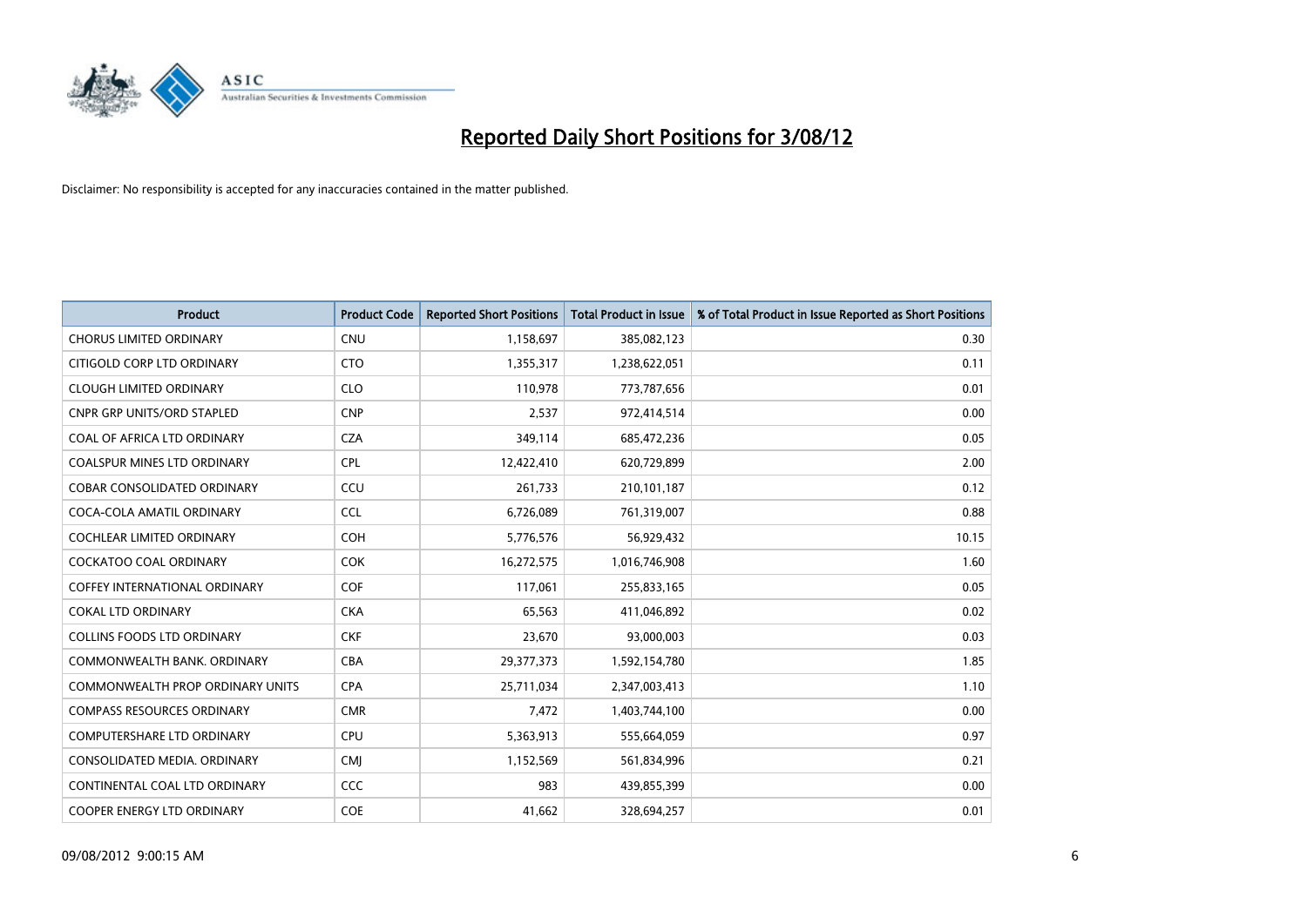

| <b>Product</b>                          | <b>Product Code</b> | <b>Reported Short Positions</b> | <b>Total Product in Issue</b> | % of Total Product in Issue Reported as Short Positions |
|-----------------------------------------|---------------------|---------------------------------|-------------------------------|---------------------------------------------------------|
| <b>CREDIT CORP GROUP ORDINARY</b>       | <b>CCP</b>          | 38,886                          | 45,571,114                    | 0.09                                                    |
| <b>CROMWELL PROP STAPLED SECURITIES</b> | <b>CMW</b>          | 4,029                           | 1,169,688,943                 | 0.00                                                    |
| <b>CROWN LIMITED ORDINARY</b>           | <b>CWN</b>          | 11,823,013                      | 728,394,185                   | 1.62                                                    |
| <b>CSG LIMITED ORDINARY</b>             | CSV                 | 589,844                         | 282,567,499                   | 0.21                                                    |
| <b>CSL LIMITED ORDINARY</b>             | <b>CSL</b>          | 4,307,279                       | 506,635,607                   | 0.85                                                    |
| <b>CSR LIMITED ORDINARY</b>             | <b>CSR</b>          | 48,134,710                      | 506,000,315                   | 9.51                                                    |
| <b>CUDECO LIMITED ORDINARY</b>          | CDU                 | 5,370,107                       | 189, 185, 878                 | 2.84                                                    |
| DART ENERGY LTD ORDINARY                | <b>DTE</b>          | 16,901,710                      | 769,240,406                   | 2.20                                                    |
| DAVID JONES LIMITED ORDINARY            | <b>DJS</b>          | 44,403,190                      | 528,655,600                   | 8.40                                                    |
| <b>DECMIL GROUP LIMITED ORDINARY</b>    | <b>DCG</b>          | 308,701                         | 167, 117, 757                 | 0.18                                                    |
| DEEP YELLOW LIMITED ORDINARY            | <b>DYL</b>          | 565,000                         | 1,255,645,497                 | 0.04                                                    |
| DEXUS PROPERTY GROUP STAPLED UNITS      | <b>DXS</b>          | 17,146,865                      | 4,839,024,176                 | 0.35                                                    |
| DISCOVERY METALS LTD ORDINARY           | <b>DML</b>          | 23,481,877                      | 442,128,231                   | 5.31                                                    |
| DOMINO PIZZA ENTERPR ORDINARY           | <b>DMP</b>          | 274.443                         | 69,899,674                    | 0.39                                                    |
| DORAY MINERALS LTD ORDINARY             | <b>DRM</b>          | 94,476                          | 81,626,525                    | 0.12                                                    |
| DOWNER EDI LIMITED ORDINARY             | <b>DOW</b>          | 8,218,963                       | 429,100,296                   | 1.92                                                    |
| DRILLSEARCH ENERGY ORDINARY             | <b>DLS</b>          | 6,724,927                       | 386,468,803                   | 1.74                                                    |
| DUET GROUP STAPLED US PROHIBIT.         | <b>DUE</b>          | 6,131,053                       | 1,109,831,386                 | 0.55                                                    |
| <b>DULUXGROUP LIMITED ORDINARY</b>      | <b>DLX</b>          | 9,661,905                       | 368,984,902                   | 2.62                                                    |
| <b>DWS LTD ORDINARY</b>                 | <b>DWS</b>          | 4.050                           | 132,362,763                   | 0.00                                                    |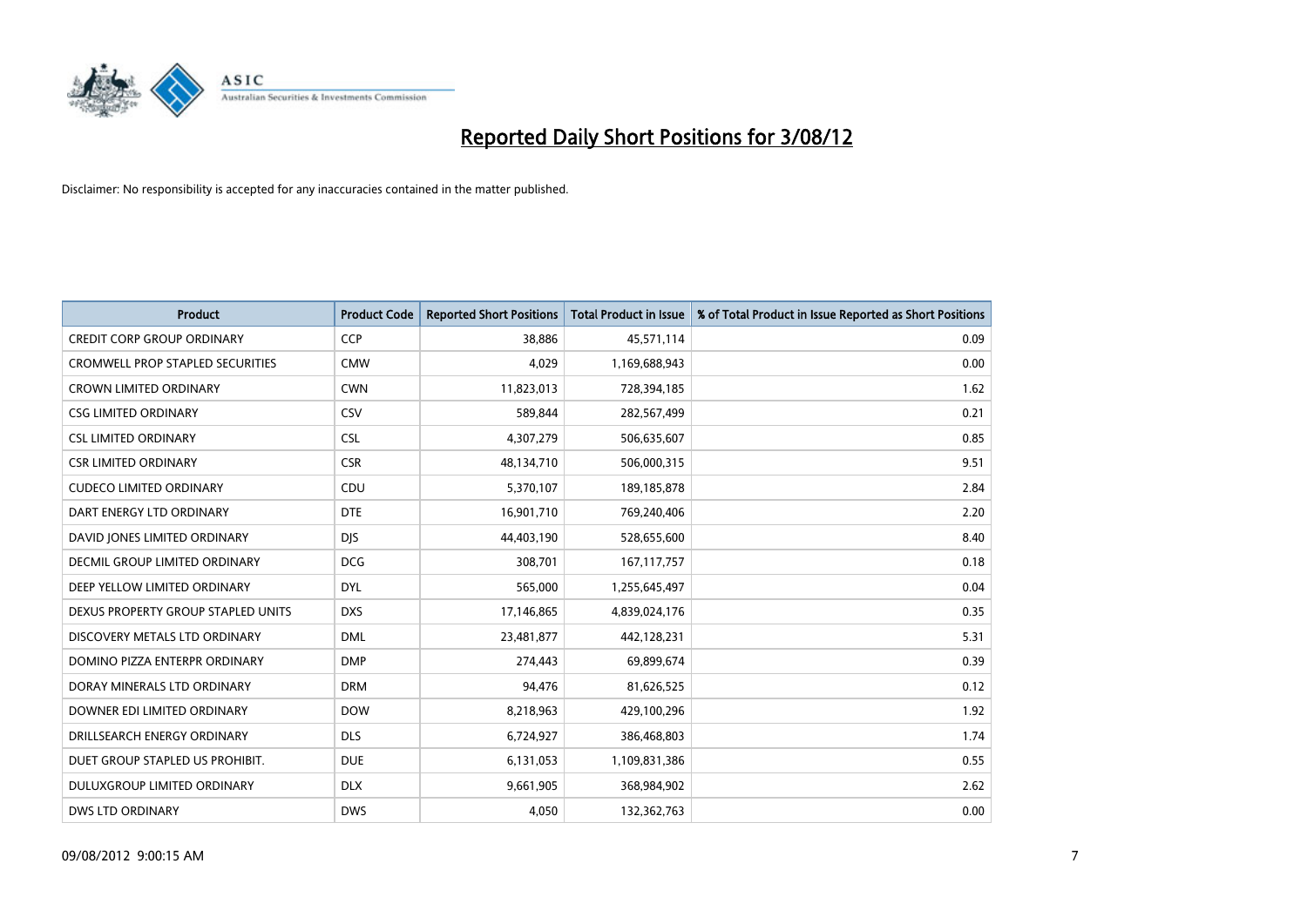

| <b>Product</b>                        | <b>Product Code</b> | <b>Reported Short Positions</b> | <b>Total Product in Issue</b> | % of Total Product in Issue Reported as Short Positions |
|---------------------------------------|---------------------|---------------------------------|-------------------------------|---------------------------------------------------------|
| ECHO ENTERTAINMENT ORDINARY           | <b>EGP</b>          | 10,417,584                      | 825,672,730                   | 1.26                                                    |
| <b>ELDERS LIMITED ORDINARY</b>        | <b>ELD</b>          | 16,003,743                      | 448,598,480                   | 3.57                                                    |
| ELDORADO GOLD CORP CDI 1:1            | EAU                 | 20,146                          | 4,815,508                     | 0.42                                                    |
| ELEMENTAL MINERALS ORDINARY           | <b>ELM</b>          | 345,949                         | 243,614,280                   | 0.14                                                    |
| ELEMENTOS LIMITED ORDINARY            | <b>ELT</b>          | 16                              | 82,383,526                    | 0.00                                                    |
| <b>EMECO HOLDINGS ORDINARY</b>        | <b>EHL</b>          | 7,757,825                       | 631,237,586                   | 1.23                                                    |
| <b>ENDEAVOUR MIN CORP CDI 1:1</b>     | <b>EVR</b>          | 19,369                          | 117,438,458                   | 0.02                                                    |
| <b>ENERGY RESOURCES ORDINARY 'A'</b>  | <b>ERA</b>          | 7,574,250                       | 517,725,062                   | 1.46                                                    |
| ENERGY WORLD CORPOR. ORDINARY         | <b>EWC</b>          | 17,945,720                      | 1,734,166,672                 | 1.03                                                    |
| <b>ENERO GROUP LTD ORDINARY</b>       | EGG                 | 65,000                          | 85,604,954                    | 0.08                                                    |
| <b>ENVESTRA LIMITED ORDINARY</b>      | <b>ENV</b>          | 15,844,327                      | 1,572,392,111                 | 1.01                                                    |
| EQUATORIAL RES LTD ORDINARY           | EQX                 | 100,087                         | 117,235,353                   | 0.09                                                    |
| EUREKA ENERGY LTD ORDINARY            | <b>EKA</b>          | 386,000                         | 237,764,050                   | 0.16                                                    |
| EVOLUTION MINING LTD ORDINARY         | <b>EVN</b>          | 2,136,400                       | 707,105,713                   | 0.30                                                    |
| EXCO RESOURCES LTD ORDINARY           | <b>EXS</b>          | 60                              | 356,044,187                   | 0.00                                                    |
| FAIRFAX MEDIA LTD ORDINARY            | <b>FXI</b>          | 289,647,827                     | 2,351,955,725                 | 12.32                                                   |
| <b>FAR LTD ORDINARY</b>               | <b>FAR</b>          | 21,000,000                      | 2,499,846,742                 | 0.84                                                    |
| FKP PROPERTY GROUP STAPLED SECURITIES | <b>FKP</b>          | 40,446,989                      | 1,212,083,417                 | 3.34                                                    |
| FLEETWOOD CORP ORDINARY               | <b>FWD</b>          | 219,207                         | 59,217,993                    | 0.37                                                    |
| <b>FLETCHER BUILDING ORDINARY</b>     | <b>FBU</b>          | 10,158,305                      | 682.866.936                   | 1.49                                                    |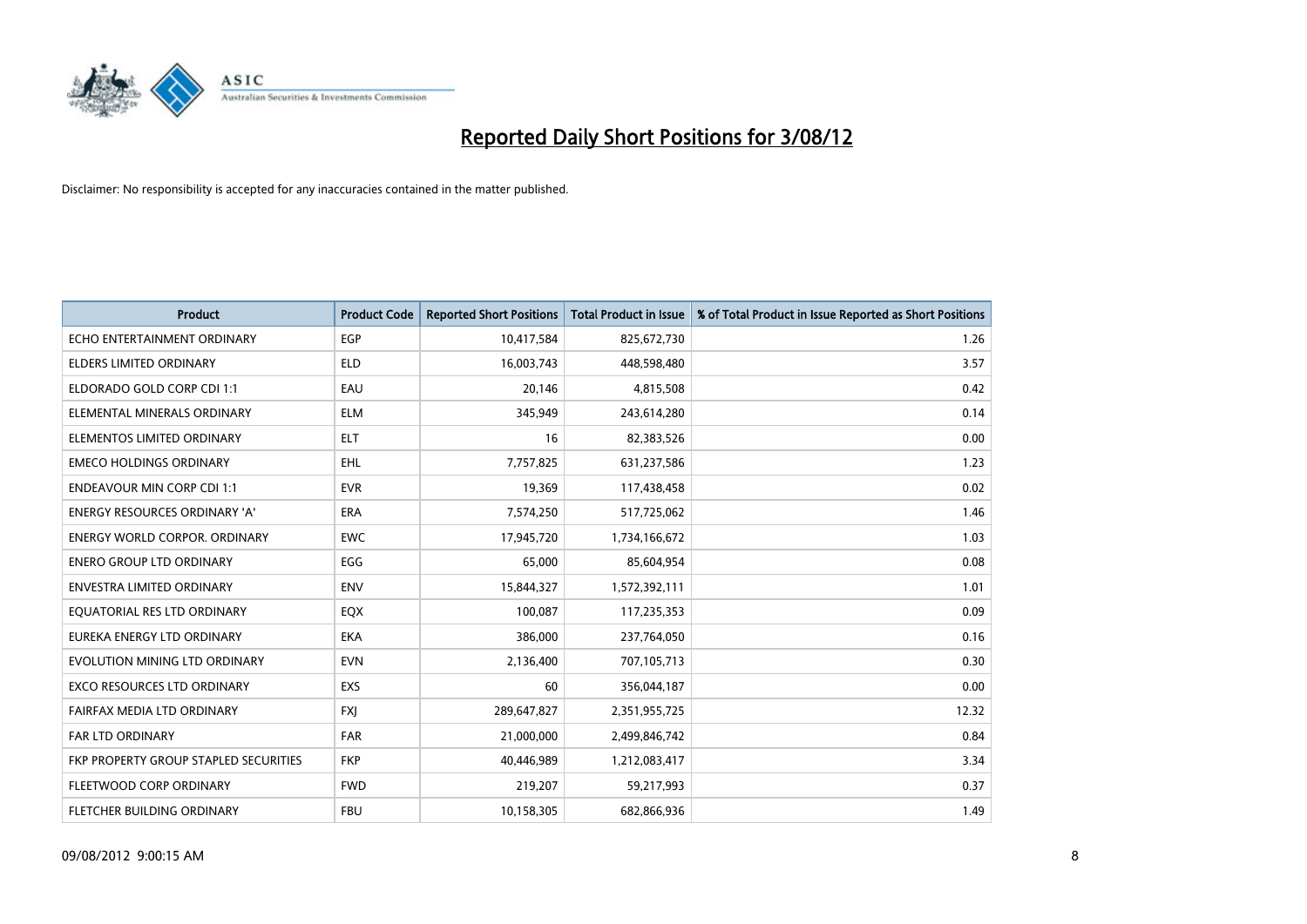

| <b>Product</b>                            | <b>Product Code</b> | <b>Reported Short Positions</b> | <b>Total Product in Issue</b> | % of Total Product in Issue Reported as Short Positions |
|-------------------------------------------|---------------------|---------------------------------|-------------------------------|---------------------------------------------------------|
| <b>FLEXIGROUP LIMITED ORDINARY</b>        | <b>FXL</b>          | 758,348                         | 282,113,791                   | 0.27                                                    |
| <b>FLIGHT CENTRE ORDINARY</b>             | <b>FLT</b>          | 13,396,252                      | 100,055,135                   | 13.39                                                   |
| FLINDERS MINES LTD ORDINARY               | <b>FMS</b>          | 1,028,099                       | 1,821,300,404                 | 0.06                                                    |
| FOCUS MINERALS LTD ORDINARY               | <b>FML</b>          | 19,054                          | 4,320,773,701                 | 0.00                                                    |
| <b>FORGE GROUP LIMITED ORDINARY</b>       | FGE                 | 375,896                         | 86,169,014                    | 0.44                                                    |
| FORTESCUE METALS GRP ORDINARY             | <b>FMG</b>          | 175,278,023                     | 3,113,798,659                 | 5.63                                                    |
| <b>G.U.D. HOLDINGS ORDINARY</b>           | <b>GUD</b>          | 1,207,038                       | 70,803,455                    | 1.70                                                    |
| <b>GALAXY RESOURCES ORDINARY</b>          | <b>GXY</b>          | 5,113,693                       | 506,359,381                   | 1.01                                                    |
| <b>GENETIC TECHNOLOGIES ORDINARY</b>      | <b>GTG</b>          | 563,400                         | 464,771,819                   | 0.12                                                    |
| <b>GEODYNAMICS LIMITED ORDINARY</b>       | GDY                 | 850                             | 406,452,608                   | 0.00                                                    |
| <b>GINDALBIE METALS LTD ORDINARY</b>      | <b>GBG</b>          | 52,491,775                      | 1,247,487,454                 | 4.21                                                    |
| <b>GOODMAN FIELDER, ORDINARY</b>          | <b>GFF</b>          | 41,543,073                      | 1,955,559,207                 | 2.12                                                    |
| <b>GOODMAN GROUP STAPLED US PROHIBIT.</b> | <b>GMG</b>          | 10,229,634                      | 1,605,107,475                 | 0.64                                                    |
| <b>GPT GROUP STAPLED SEC.</b>             | <b>GPT</b>          | 5,155,705                       | 1,766,785,075                 | 0.29                                                    |
| <b>GRAINCORP LIMITED A CLASS ORDINARY</b> | <b>GNC</b>          | 1,772,354                       | 198,318,900                   | 0.89                                                    |
| <b>GRANGE RESOURCES, ORDINARY</b>         | <b>GRR</b>          | 2,103,427                       | 1,155,487,102                 | 0.18                                                    |
| <b>GREENLAND MIN EN LTD ORDINARY</b>      | GGG                 | 3,671,590                       | 416,390,488                   | 0.88                                                    |
| <b>GRYPHON MINERALS LTD ORDINARY</b>      | GRY                 | 18,193,086                      | 348,264,983                   | 5.22                                                    |
| <b>GUILDFORD COAL LTD ORDINARY</b>        | <b>GUF</b>          | 1,933,435                       | 476,867,530                   | 0.41                                                    |
| <b>GUIARAT NRE COAL LTD ORDINARY</b>      | <b>GNM</b>          | 663.000                         | 1,093,137,858                 | 0.06                                                    |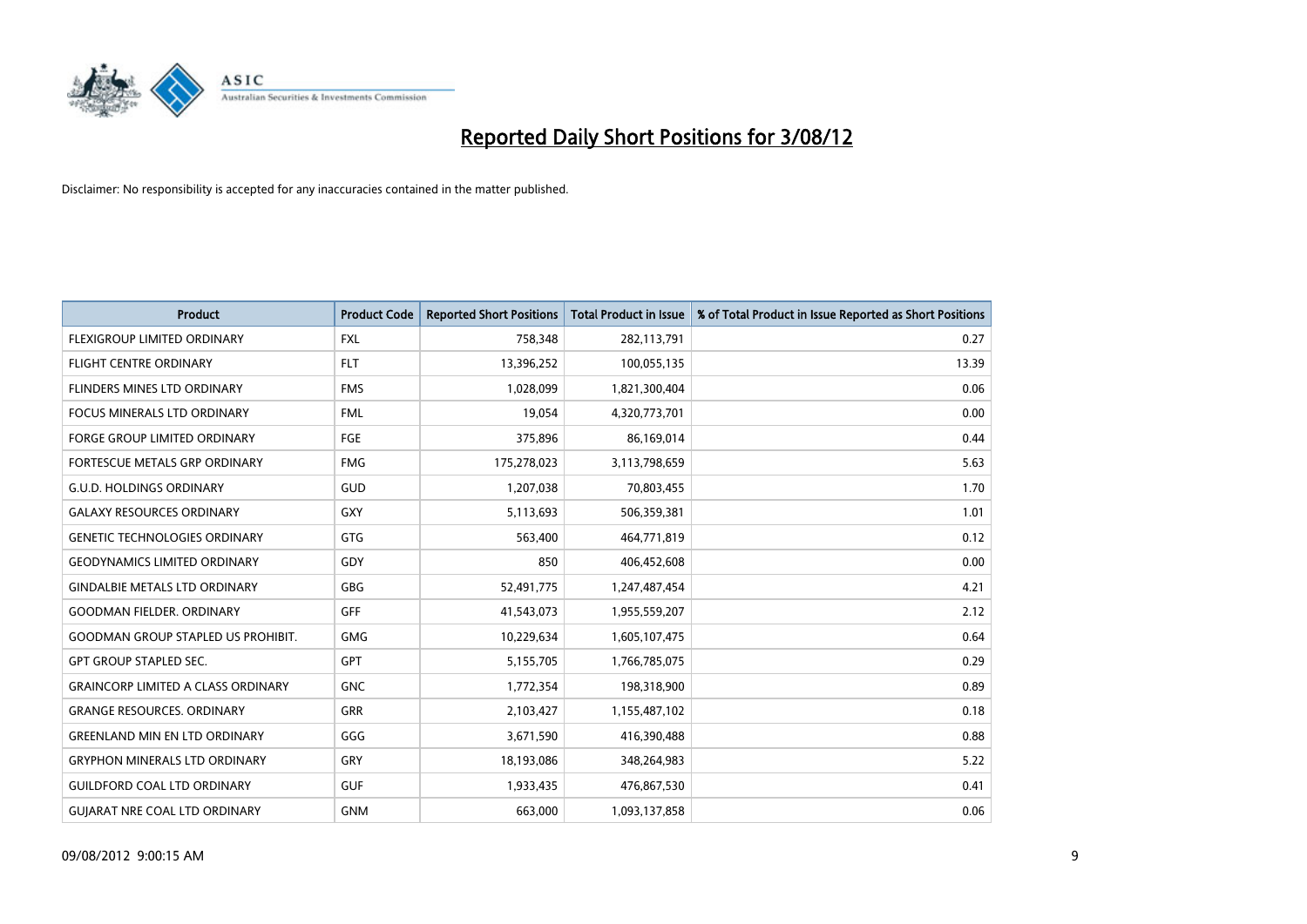

| <b>Product</b>                           | <b>Product Code</b> | <b>Reported Short Positions</b> | <b>Total Product in Issue</b> | % of Total Product in Issue Reported as Short Positions |
|------------------------------------------|---------------------|---------------------------------|-------------------------------|---------------------------------------------------------|
| <b>GUNNS LIMITED ORDINARY</b>            | <b>GNS</b>          | 55,013,785                      | 848,401,559                   | 6.48                                                    |
| <b>GWA GROUP LTD ORDINARY</b>            | <b>GWA</b>          | 16,085,308                      | 302,005,514                   | 5.33                                                    |
| HARVEY NORMAN ORDINARY                   | <b>HVN</b>          | 101,824,228                     | 1,062,316,784                 | 9.59                                                    |
| HASTIE GROUP LIMITED ORDINARY            | <b>HST</b>          | 210,891                         | 137,353,504                   | 0.15                                                    |
| HASTINGS DIVERSIFIED STAPLED SECURITY    | <b>HDF</b>          | 1,097,242                       | 530,001,072                   | 0.21                                                    |
| <b>HENDERSON GROUP CDI 1:1</b>           | <b>HGG</b>          | 6,543,812                       | 707,807,610                   | 0.92                                                    |
| HFA HOLDINGS LIMITED ORDINARY            | <b>HFA</b>          | 3.809                           | 117,332,831                   | 0.00                                                    |
| HILLGROVE RES LTD ORDINARY               | <b>HGO</b>          | 3,907,163                       | 912,901,046                   | 0.43                                                    |
| HILLS HOLDINGS LTD ORDINARY              | <b>HIL</b>          | 2,986,929                       | 246,500,444                   | 1.21                                                    |
| HORIZON OIL LIMITED ORDINARY             | <b>HZN</b>          | 27,091,480                      | 1,130,811,515                 | 2.40                                                    |
| <b>ICON ENERGY LIMITED ORDINARY</b>      | <b>ICN</b>          | 72                              | 469,301,394                   | 0.00                                                    |
| <b>IINET LIMITED ORDINARY</b>            | <b>IIN</b>          | 10,175                          | 160,968,847                   | 0.01                                                    |
| <b>ILUKA RESOURCES ORDINARY</b>          | ILU                 | 37,383,793                      | 418,700,517                   | 8.93                                                    |
| <b>IMDEX LIMITED ORDINARY</b>            | <b>IMD</b>          | 397,796                         | 208,235,426                   | 0.19                                                    |
| <b>INCITEC PIVOT ORDINARY</b>            | <b>IPL</b>          | 3,869,739                       | 1,628,730,107                 | 0.24                                                    |
| <b>INDEPENDENCE GROUP ORDINARY</b>       | <b>IGO</b>          | 11,749,926                      | 232,882,535                   | 5.05                                                    |
| <b>INDOPHIL RESOURCES ORDINARY</b>       | <b>IRN</b>          | 1,195,791                       | 1,203,146,194                 | 0.10                                                    |
| <b>INDUSTREA LIMITED ORDINARY</b>        | IDL                 | 509,946                         | 370,268,218                   | 0.14                                                    |
| <b>INFIGEN ENERGY STAPLED SECURITIES</b> | <b>IFN</b>          | 4,443,703                       | 762,265,972                   | 0.58                                                    |
| <b>INSURANCE AUSTRALIA ORDINARY</b>      | IAG                 | 3,958,723                       | 2.079.034.021                 | 0.19                                                    |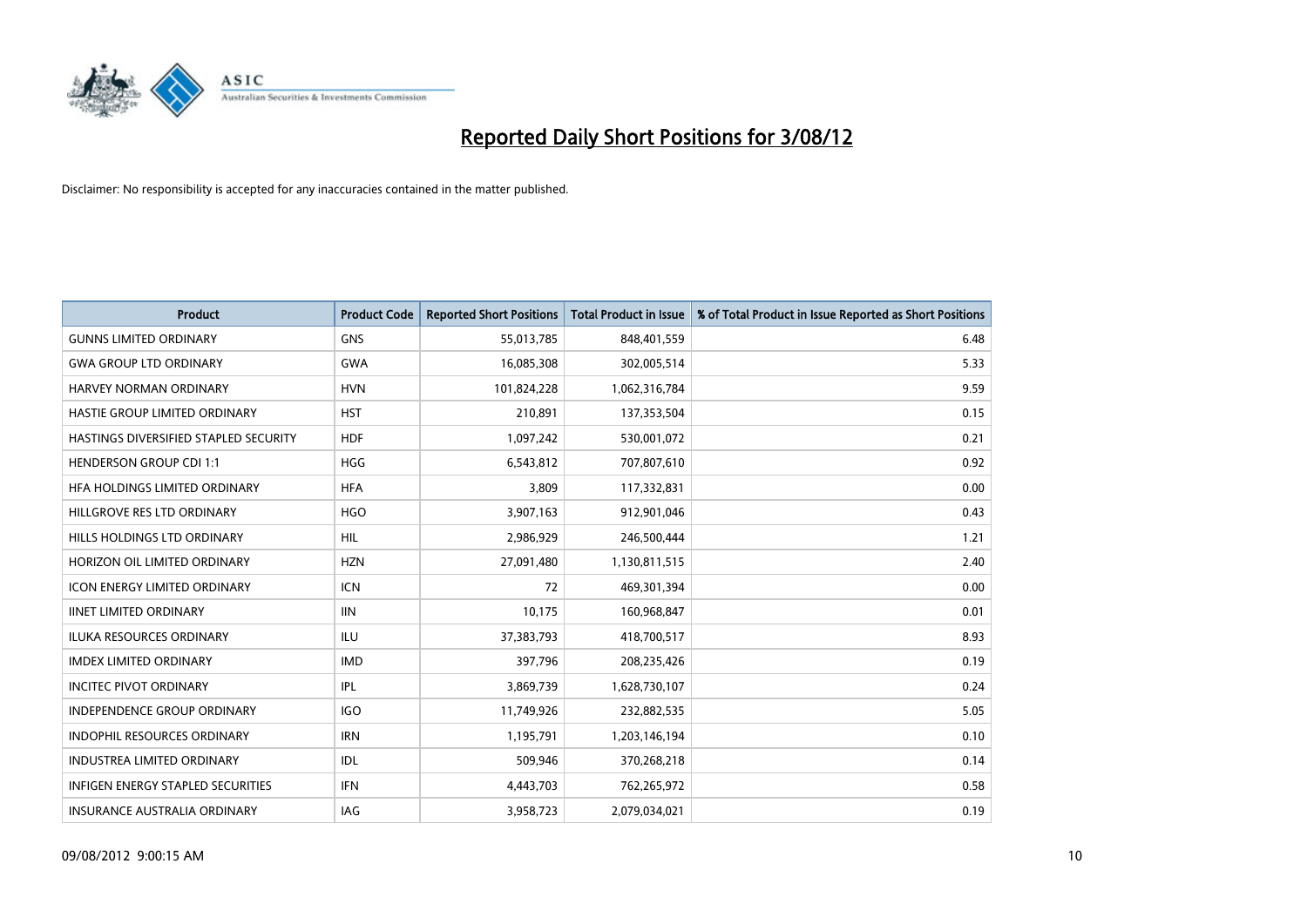

| <b>Product</b>                                  | <b>Product Code</b> | <b>Reported Short Positions</b> | <b>Total Product in Issue</b> | % of Total Product in Issue Reported as Short Positions |
|-------------------------------------------------|---------------------|---------------------------------|-------------------------------|---------------------------------------------------------|
| <b>INTEGRA MINING LTD, ORDINARY</b>             | <b>IGR</b>          | 6,556,147                       | 934,440,899                   | 0.70                                                    |
| <b>INTREPID MINES ORDINARY</b>                  | <b>IAU</b>          | 9,153,305                       | 525,920,331                   | 1.74                                                    |
| <b>INVESTA OFFICE FUND STAPLED SECURITIES</b>   | <b>IOF</b>          | 2,867,476                       | 614,047,458                   | 0.47                                                    |
| <b>INVOCARE LIMITED ORDINARY</b>                | <b>IVC</b>          | 3,539,713                       | 110,030,298                   | 3.22                                                    |
| <b>ION LIMITED ORDINARY</b>                     | <b>ION</b>          | 164,453                         | 256,365,105                   | 0.06                                                    |
| <b>IOOF HOLDINGS LTD ORDINARY</b>               | IFL.                | 1,626,103                       | 229,794,395                   | 0.71                                                    |
| <b>IPROPERTY GROUP LTD ORDINARY</b>             | <b>IPP</b>          | 400.000                         | 179,879,862                   | 0.22                                                    |
| <b>IRESS LIMITED ORDINARY</b>                   | <b>IRE</b>          | 3,631,070                       | 128,428,871                   | 2.83                                                    |
| <b>IRON ORE HOLDINGS ORDINARY</b>               | <b>IOH</b>          | 46,452                          | 161,330,094                   | 0.03                                                    |
| ISHARES MSCI AUS 200 ISHARES MSCI AUS 200       | <b>IOZ</b>          | 54,495                          | 5,253,191                     | 1.04                                                    |
| ISHARES MSCI HK CDI 1:1                         | <b>IHK</b>          | 6,606                           | 120,375,000                   | 0.01                                                    |
| ISHARES S&P HIGH DIV ISHARES S&P HIGH DIV       | <b>IHD</b>          | 10,337                          | 4,303,291                     | 0.24                                                    |
| <b>IVANHOE AUSTRALIA ORDINARY</b>               | <b>IVA</b>          | 4,196,257                       | 554,687,635                   | 0.76                                                    |
| <b>JAMES HARDIE INDUST CHESS DEPOSITARY INT</b> | <b>IHX</b>          | 10,331,172                      | 437,938,350                   | 2.36                                                    |
| <b>JB HI-FI LIMITED ORDINARY</b>                | <b>IBH</b>          | 20,958,505                      | 98,850,643                    | 21.20                                                   |
| <b>JUPITER MINES ORDINARY</b>                   | <b>IMS</b>          | 158                             | 2,056,834,044                 | 0.00                                                    |
| KAGARA LTD ORDINARY                             | <b>KZL</b>          | 3,516,325                       | 798,953,117                   | 0.44                                                    |
| KANGAROO RES LTD ORDINARY                       | <b>KRL</b>          | 605                             | 3,434,430,012                 | 0.00                                                    |
| KAROON GAS AUSTRALIA ORDINARY                   | <b>KAR</b>          | 986,970                         | 221,420,769                   | 0.45                                                    |
| KATHMANDU HOLD LTD ORDINARY                     | <b>KMD</b>          | 1,094,656                       | 200,165,940                   | 0.55                                                    |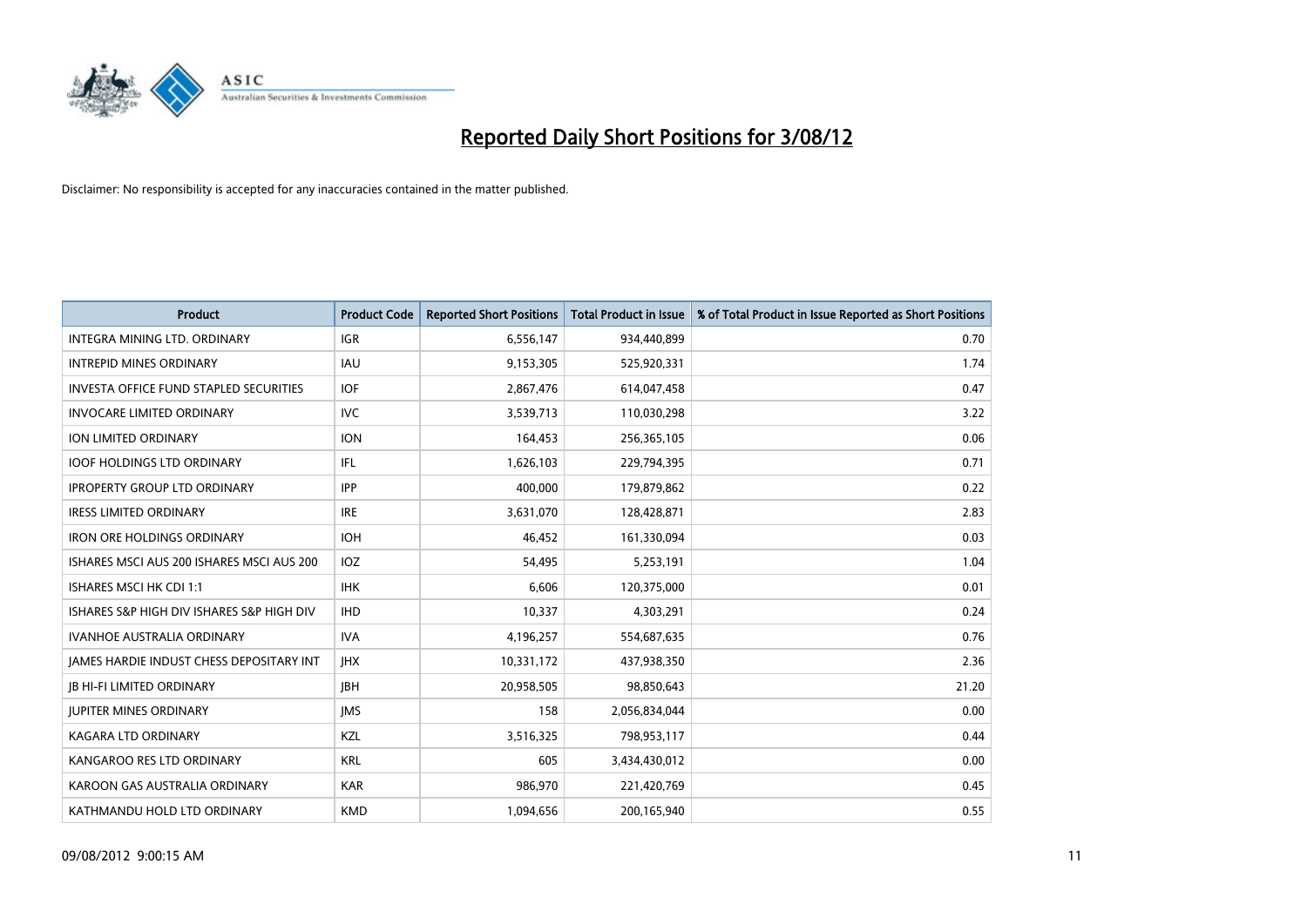

| <b>Product</b>                        | <b>Product Code</b> | <b>Reported Short Positions</b> | <b>Total Product in Issue</b> | % of Total Product in Issue Reported as Short Positions |
|---------------------------------------|---------------------|---------------------------------|-------------------------------|---------------------------------------------------------|
| <b>KBL MINING LIMITED ORDINARY</b>    | <b>KBL</b>          | 1.820                           | 285,421,456                   | 0.00                                                    |
| KENTOR GOLD LIMITED ORDINARY          | KGL                 | 290                             | 116,209,874                   | 0.00                                                    |
| KINGSGATE CONSOLID. ORDINARY          | <b>KCN</b>          | 6,096,467                       | 151,347,122                   | 4.03                                                    |
| KINGSROSE MINING LTD ORDINARY         | <b>KRM</b>          | 84,431                          | 289,236,267                   | 0.03                                                    |
| LEIGHTON HOLDINGS ORDINARY            | LEI                 | 12,362,436                      | 337,087,596                   | 3.67                                                    |
| LEND LEASE GROUP UNIT/ORD STAPLED     | <b>LLC</b>          | 7,475,019                       | 572,789,827                   | 1.31                                                    |
| LINC ENERGY LTD ORDINARY              | <b>LNC</b>          | 44,658,367                      | 504,487,631                   | 8.85                                                    |
| LIQUEFIED NATURAL ORDINARY            | <b>LNG</b>          | 272,800                         | 267,699,015                   | 0.10                                                    |
| LYNAS CORPORATION ORDINARY            | <b>LYC</b>          | 192,121,816                     | 1,715,029,131                 | 11.20                                                   |
| M2 TELECOMMUNICATION ORDINARY         | <b>MTU</b>          | 1,691,484                       | 156,571,954                   | 1.08                                                    |
| MACA LIMITED ORDINARY                 | <b>MLD</b>          | 916                             | 150,000,000                   | 0.00                                                    |
| <b>MACMAHON HOLDINGS ORDINARY</b>     | <b>MAH</b>          | 5,247,793                       | 741,316,038                   | 0.71                                                    |
| MACQ ATLAS ROADS GRP ORDINARY STAPLED | <b>MOA</b>          | 5,239,658                       | 478,531,436                   | 1.09                                                    |
| MACQUARIE GROUP LTD ORDINARY          | <b>MOG</b>          | 6,151,771                       | 343,909,070                   | 1.79                                                    |
| <b>MARENGO MINING ORDINARY</b>        | <b>MGO</b>          | 39,850                          | 1,137,078,446                 | 0.00                                                    |
| MATRIX C & E LTD ORDINARY             | <b>MCE</b>          | 858,191                         | 94,555,428                    | 0.91                                                    |
| MAVERICK DRILLING ORDINARY            | <b>MAD</b>          | 752,409                         | 292,104,090                   | 0.26                                                    |
| MCMILLAN SHAKESPEARE ORDINARY         | <b>MMS</b>          | 64,253                          | 74,523,965                    | 0.09                                                    |
| MEDUSA MINING LTD ORDINARY            | <b>MML</b>          | 1,643,957                       | 188,903,911                   | 0.87                                                    |
| MELBOURNE IT LIMITED ORDINARY         | <b>MLB</b>          | 300                             | 81,965,992                    | 0.00                                                    |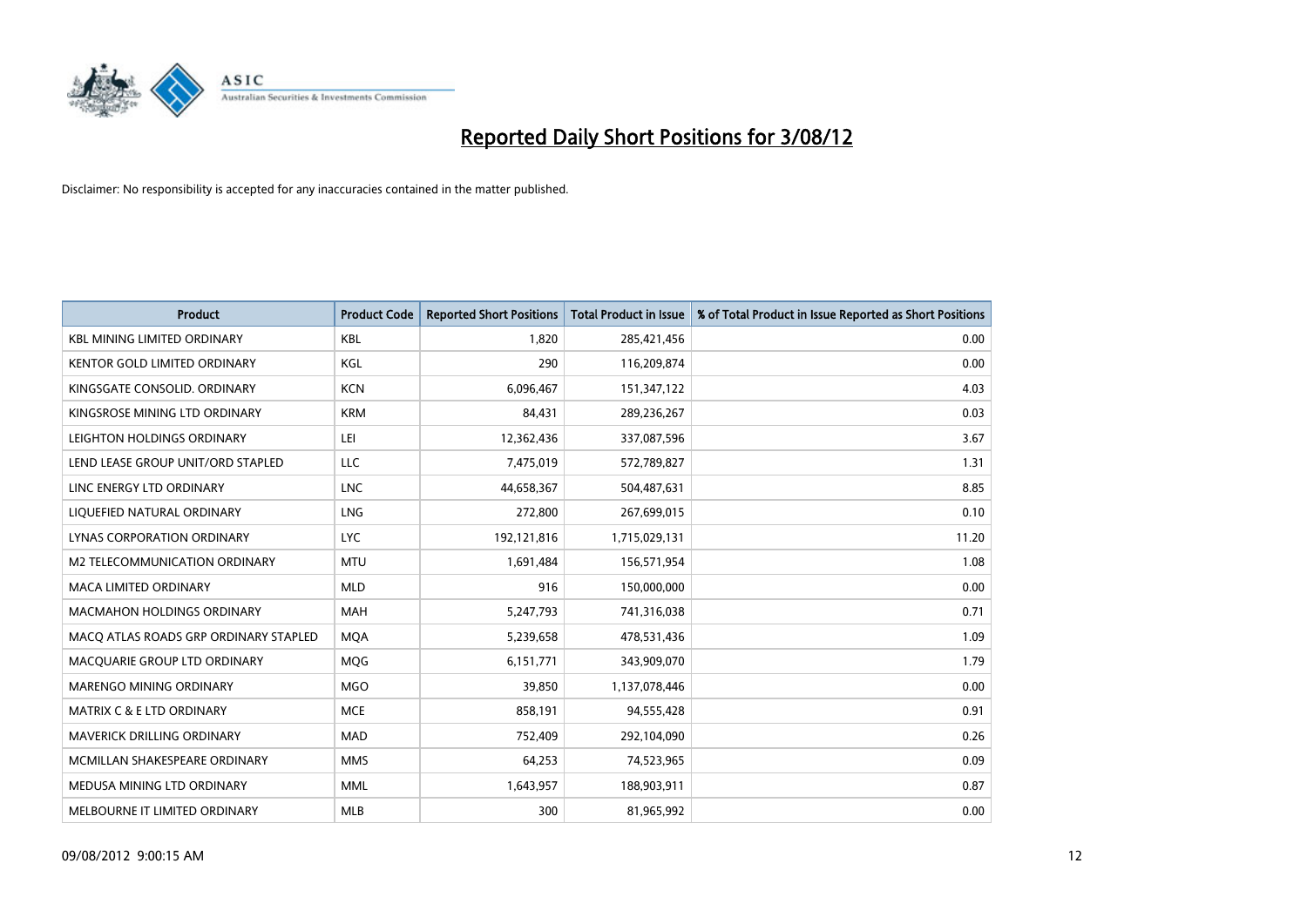

| <b>Product</b>                       | <b>Product Code</b> | <b>Reported Short Positions</b> | <b>Total Product in Issue</b> | % of Total Product in Issue Reported as Short Positions |
|--------------------------------------|---------------------|---------------------------------|-------------------------------|---------------------------------------------------------|
| MEO AUSTRALIA LTD ORDINARY           | <b>MEO</b>          | 5,012,885                       | 539,913,260                   | 0.93                                                    |
| MERMAID MARINE ORDINARY              | <b>MRM</b>          | 1,002,989                       | 219,453,350                   | 0.46                                                    |
| MESOBLAST LIMITED ORDINARY           | <b>MSB</b>          | 10,457,271                      | 284,478,361                   | 3.68                                                    |
| METALS X LIMITED ORDINARY            | <b>MLX</b>          | 2,306,620                       | 1,316,663,257                 | 0.18                                                    |
| METCASH LIMITED ORDINARY             | <b>MTS</b>          | 42,181,914                      | 880,704,786                   | 4.79                                                    |
| METGASCO LIMITED ORDINARY            | <b>MEL</b>          | 304,267                         | 337,414,140                   | 0.09                                                    |
| METMINCO LIMITED ORDINARY            | <b>MNC</b>          | 1,002,672                       | 1,749,541,573                 | 0.06                                                    |
| MICLYN EXP OFFSHR ORDINARY           | <b>MIO</b>          | 87,026                          | 278,515,705                   | 0.03                                                    |
| MILTON CORPORATION ORDINARY          | <b>MLT</b>          | 12,800                          | 121,625,655                   | 0.01                                                    |
| MINCOR RESOURCES NL ORDINARY         | <b>MCR</b>          | 1,227,925                       | 188,208,274                   | 0.65                                                    |
| MINERAL DEPOSITS ORDINARY            | <b>MDL</b>          | 396,345                         | 83,538,786                    | 0.47                                                    |
| MINERAL RESOURCES, ORDINARY          | <b>MIN</b>          | 3,292,133                       | 184,856,018                   | 1.78                                                    |
| MIRABELA NICKEL LTD ORDINARY         | <b>MBN</b>          | 11,494,883                      | 876,571,645                   | 1.31                                                    |
| MIRVAC GROUP STAPLED SECURITIES      | <b>MGR</b>          | 11,865,905                      | 3,422,151,869                 | 0.35                                                    |
| <b>MOLOPO ENERGY LTD ORDINARY</b>    | <b>MPO</b>          | 1,017,008                       | 245,789,911                   | 0.41                                                    |
| MONADELPHOUS GROUP ORDINARY          | <b>MND</b>          | 3,434,247                       | 88,674,327                    | 3.87                                                    |
| MORTGAGE CHOICE LTD ORDINARY         | <b>MOC</b>          | 2,270,632                       | 120,319,572                   | 1.89                                                    |
| <b>MOUNT GIBSON IRON ORDINARY</b>    | <b>MGX</b>          | 8,250,500                       | 1,085,728,430                 | 0.76                                                    |
| <b>MURCHISON METALS LTD ORDINARY</b> | <b>MMX</b>          | 1,548,897                       | 450,427,346                   | 0.34                                                    |
| <b>MYER HOLDINGS LTD ORDINARY</b>    | <b>MYR</b>          | 54,780,654                      | 583,384,551                   | 9.39                                                    |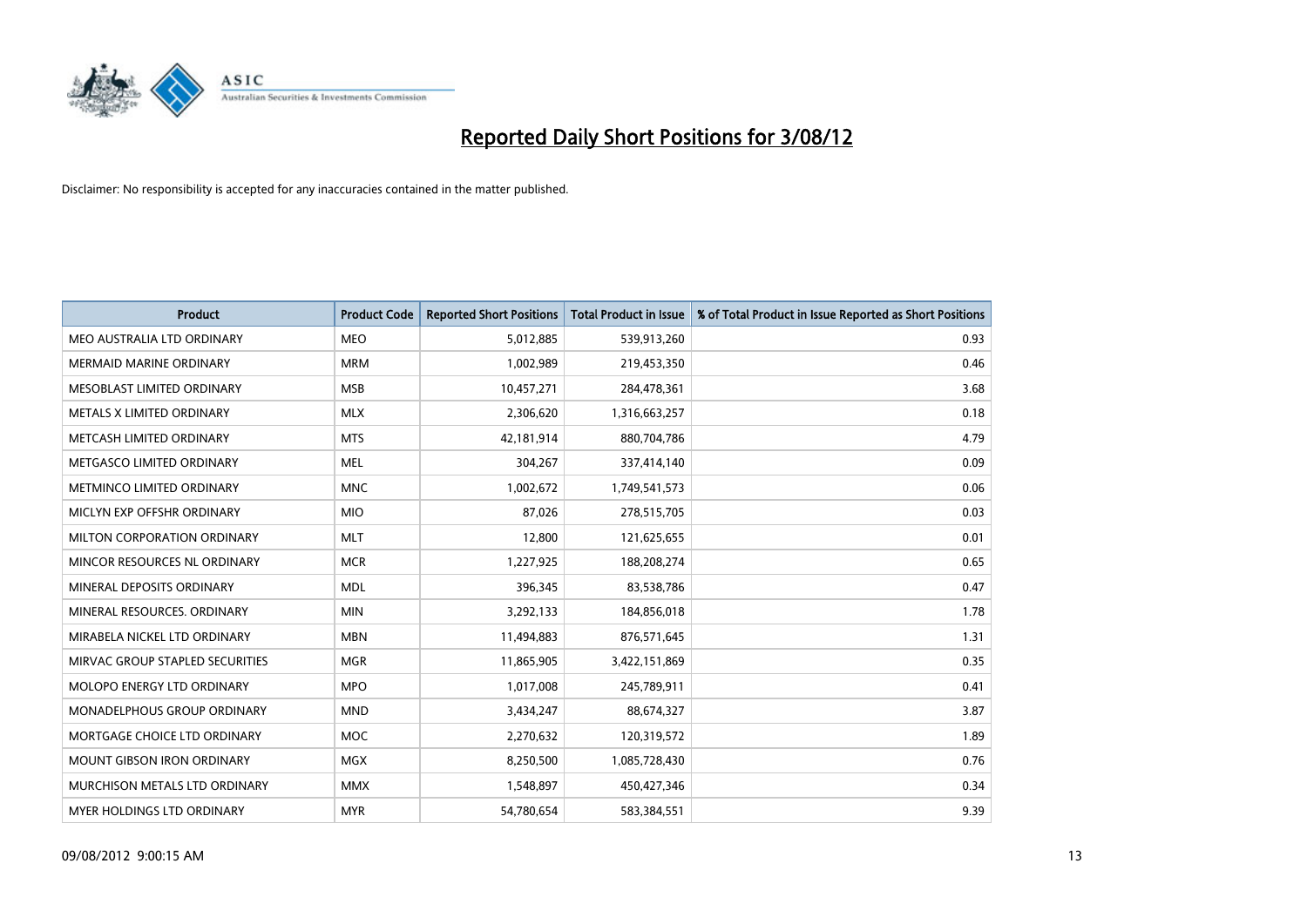

| <b>Product</b>                  | <b>Product Code</b> | <b>Reported Short Positions</b> | <b>Total Product in Issue</b> | % of Total Product in Issue Reported as Short Positions |
|---------------------------------|---------------------|---------------------------------|-------------------------------|---------------------------------------------------------|
| <b>MYSTATE LIMITED ORDINARY</b> | <b>MYS</b>          | 18,549                          | 86,977,573                    | 0.02                                                    |
| NATIONAL AUST. BANK ORDINARY    | <b>NAB</b>          | 13,935,993                      | 2,273,158,183                 | 0.61                                                    |
| NAVITAS LIMITED ORDINARY        | <b>NVT</b>          | 11,216,544                      | 375,318,628                   | 2.99                                                    |
| NEON ENERGY LIMITED ORDINARY    | <b>NEN</b>          | 691,708                         | 439,189,518                   | 0.16                                                    |
| NEW HOPE CORPORATION ORDINARY   | <b>NHC</b>          | 2,677,391                       | 830,411,534                   | 0.32                                                    |
| NEWCREST MINING ORDINARY        | <b>NCM</b>          | 1,199,977                       | 765,000,000                   | 0.16                                                    |
| NEWS CORP A NON-VOTING CDI      | <b>NWSLV</b>        | 3,466,019                       | 1,573,004,738                 | 0.22                                                    |
| NEWS CORP B VOTING CDI          | <b>NWS</b>          | 1,184,955                       | 798,520,953                   | 0.15                                                    |
| NEWSAT LIMITED ORDINARY         | <b>NWT</b>          | 70.000                          | 233,052,157                   | 0.03                                                    |
| NEXTDC LIMITED ORDINARY         | <b>NXT</b>          | 2,243,091                       | 150,602,388                   | 1.49                                                    |
| NEXUS ENERGY LIMITED ORDINARY   | <b>NXS</b>          | 4,106,165                       | 1,329,821,159                 | 0.31                                                    |
| NIB HOLDINGS LIMITED ORDINARY   | <b>NHF</b>          | 3,687                           | 439,004,182                   | 0.00                                                    |
| NIDO PETROLEUM ORDINARY         | <b>NDO</b>          | 105,313                         | 1,390,829,818                 | 0.01                                                    |
| NOBLE MINERAL RES ORDINARY      | <b>NMG</b>          | 4,401,542                       | 610,147,952                   | 0.72                                                    |
| NORFOLK GROUP ORDINARY          | <b>NFK</b>          | 550                             | 158,890,730                   | 0.00                                                    |
| NORTHERN IRON LTD ORDINARY      | <b>NFE</b>          | 321,024                         | 369,980,113                   | 0.09                                                    |
| NORTHERN STAR ORDINARY          | <b>NST</b>          | 3,048,155                       | 408,788,032                   | 0.75                                                    |
| NORTON GOLD FIELDS ORDINARY     | <b>NGF</b>          | 1,500,000                       | 849,580,265                   | 0.18                                                    |
| NRW HOLDINGS LIMITED ORDINARY   | <b>NWH</b>          | 1,582,376                       | 278,888,011                   | 0.57                                                    |
| NUFARM LIMITED ORDINARY         | <b>NUF</b>          | 5,694,582                       | 262,142,247                   | 2.17                                                    |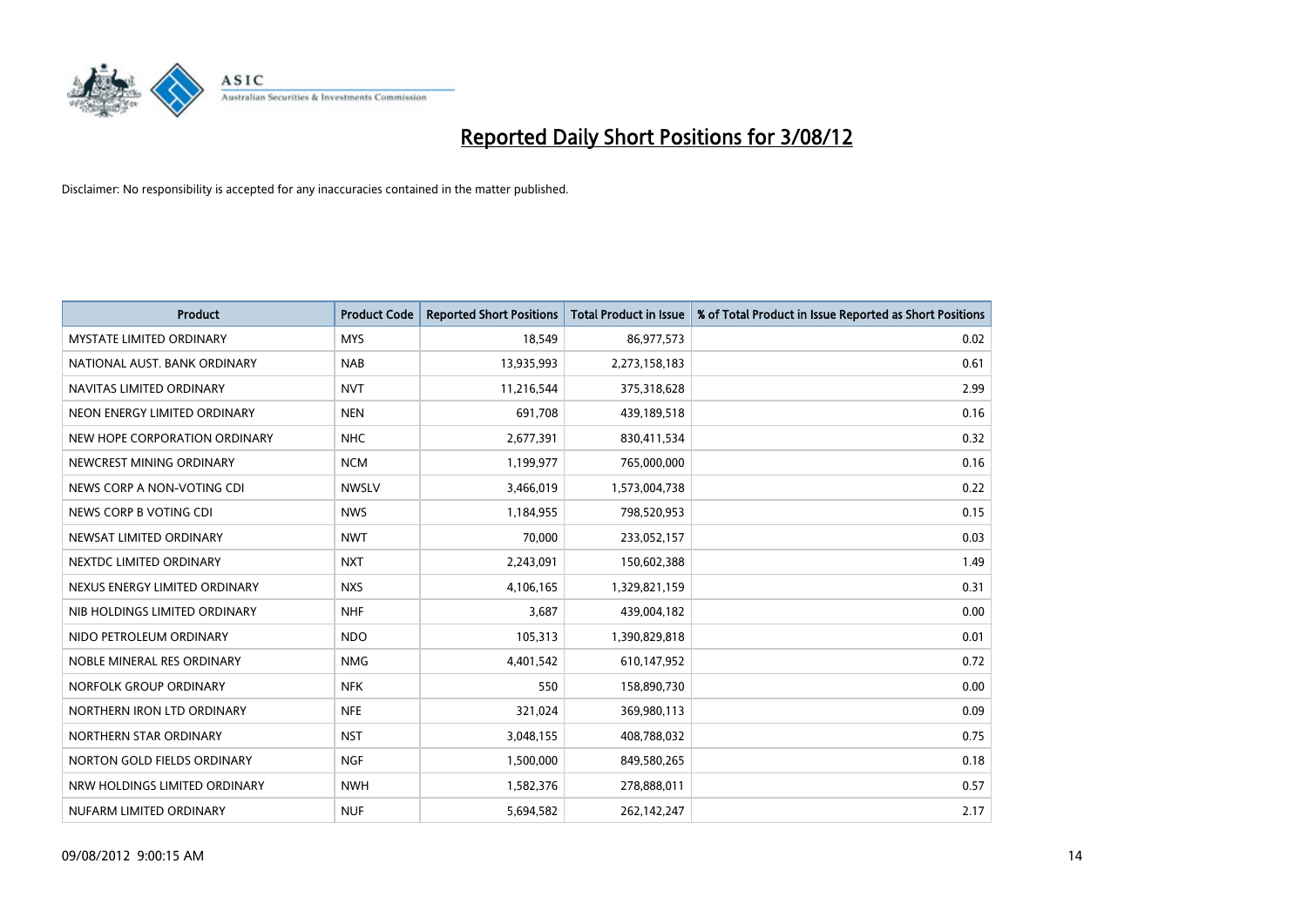

| <b>Product</b>                        | <b>Product Code</b> | <b>Reported Short Positions</b> | <b>Total Product in Issue</b> | % of Total Product in Issue Reported as Short Positions |
|---------------------------------------|---------------------|---------------------------------|-------------------------------|---------------------------------------------------------|
| <b>OAKTON LIMITED ORDINARY</b>        | <b>OKN</b>          | 611,318                         | 91,721,874                    | 0.67                                                    |
| OCEANAGOLD CORP. CHESS DEPOSITARY INT | <b>OGC</b>          | 407,779                         | 262,982,710                   | 0.16                                                    |
| OIL SEARCH LTD ORDINARY               | OSH                 | 6,372,776                       | 1,331,356,047                 | 0.48                                                    |
| OM HOLDINGS LIMITED ORDINARY          | OMH                 | 5,878,405                       | 604,105,150                   | 0.97                                                    |
| OPUS GROUP LTD ORDINARY               | <b>OPG</b>          | 1,758                           | 53,678,177                    | 0.00                                                    |
| ORICA LIMITED ORDINARY                | ORI                 | 2,542,282                       | 365,642,802                   | 0.70                                                    |
| ORIGIN ENERGY ORDINARY                | <b>ORG</b>          | 5,734,423                       | 1,089,593,153                 | 0.53                                                    |
| OROCOBRE LIMITED ORDINARY             | <b>ORE</b>          | 73,168                          | 103,195,029                   | 0.07                                                    |
| OROTONGROUP LIMITED ORDINARY          | ORL                 | 272,900                         | 40,880,902                    | 0.67                                                    |
| OZ MINERALS ORDINARY                  | OZL                 | 7,296,325                       | 303,920,022                   | 2.40                                                    |
| PACIFIC BRANDS ORDINARY               | <b>PBG</b>          | 6,489,728                       | 912,915,695                   | 0.71                                                    |
| PALADIN ENERGY LTD ORDINARY           | <b>PDN</b>          | 70,311,803                      | 835,645,290                   | 8.41                                                    |
| PANAUST LIMITED ORDINARY              | <b>PNA</b>          | 2,493,777                       | 604,599,995                   | 0.41                                                    |
| PANCONTINENTAL OIL ORDINARY           | <b>PCL</b>          | 900.000                         | 1,123,444,094                 | 0.08                                                    |
| PANORAMIC RESOURCES ORDINARY          | PAN                 | 2,282,319                       | 238,714,560                   | 0.96                                                    |
| PAPERLINX LIMITED ORDINARY            | <b>PPX</b>          | 1,397,829                       | 609,280,761                   | 0.23                                                    |
| PAPILLON RES LTD ORDINARY             | <b>PIR</b>          | 915,810                         | 244,150,830                   | 0.38                                                    |
| PEET LIMITED ORDINARY                 | <b>PPC</b>          | 1,250,852                       | 320,170,604                   | 0.39                                                    |
| PERILYA LIMITED ORDINARY              | PEM                 | 205,476                         | 769,316,426                   | 0.03                                                    |
| PERPETUAL LIMITED ORDINARY            | PPT                 | 2,078,780                       | 41,980,678                    | 4.95                                                    |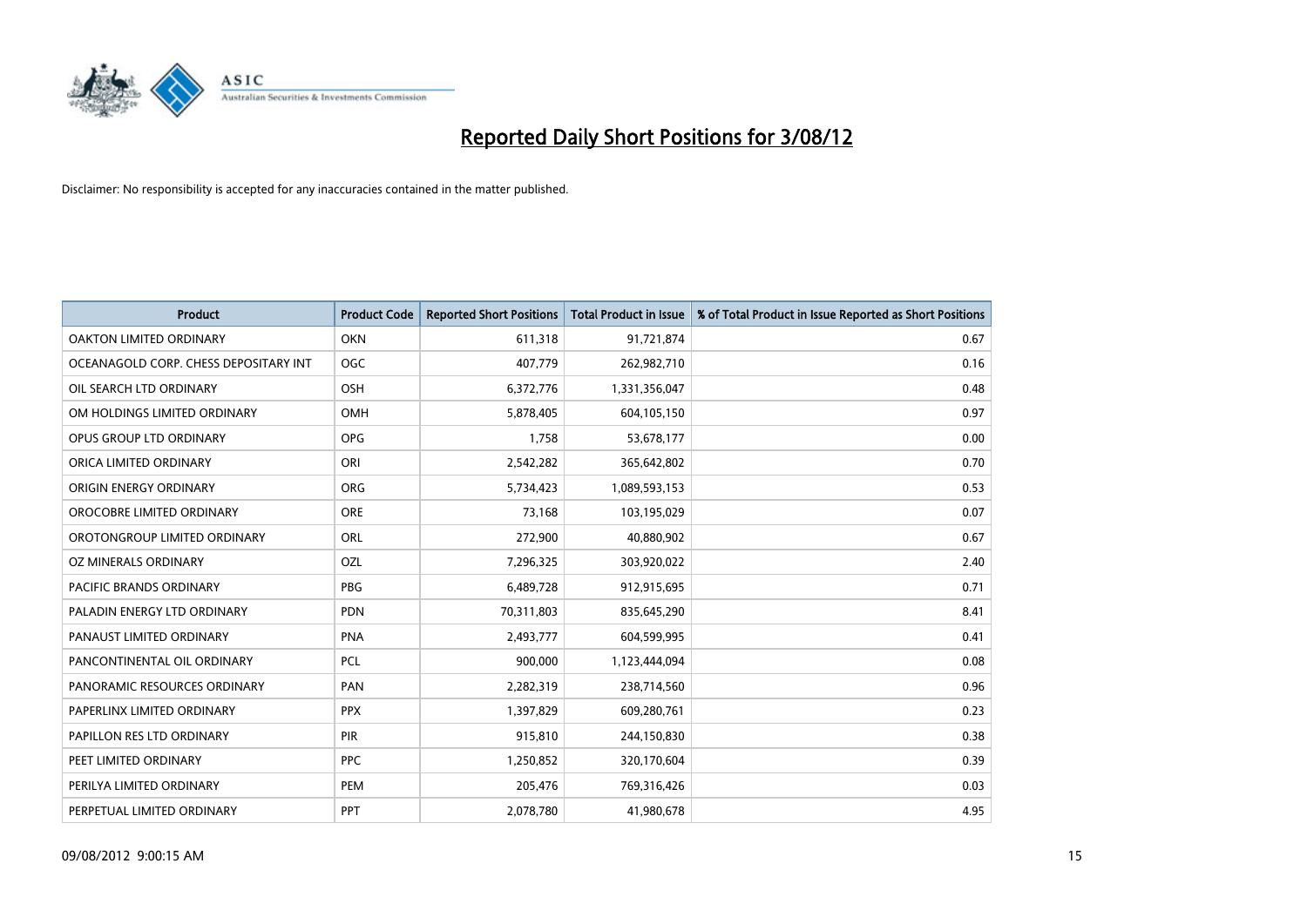

| <b>Product</b>                      | <b>Product Code</b> | <b>Reported Short Positions</b> | <b>Total Product in Issue</b> | % of Total Product in Issue Reported as Short Positions |
|-------------------------------------|---------------------|---------------------------------|-------------------------------|---------------------------------------------------------|
| PERSEUS MINING LTD ORDINARY         | PRU                 | 11,562,031                      | 457,962,088                   | 2.52                                                    |
| PHARMAXIS LTD ORDINARY              | <b>PXS</b>          | 3,645,409                       | 307,810,989                   | 1.18                                                    |
| PLATINUM ASSET ORDINARY             | <b>PTM</b>          | 10,848,494                      | 561,347,878                   | 1.93                                                    |
| PLATINUM AUSTRALIA ORDINARY         | <b>PLA</b>          | 836,127                         | 504,968,043                   | 0.17                                                    |
| PMI GOLD CORP CDI 1:1               | <b>PVM</b>          | 52,344                          | 72,583,668                    | 0.07                                                    |
| PMP LIMITED ORDINARY                | <b>PMP</b>          | 145,289                         | 323,781,124                   | 0.04                                                    |
| PREMIER INVESTMENTS ORDINARY        | <b>PMV</b>          | 560,614                         | 155,260,478                   | 0.36                                                    |
| PRIMA BIOMED LTD ORDINARY           | <b>PRR</b>          | 4,350,000                       | 1,066,063,388                 | 0.41                                                    |
| PRIMARY HEALTH CARE ORDINARY        | PRY                 | 15,006,288                      | 501,717,314                   | 2.99                                                    |
| PRIMEAG AUSTRALIA ORDINARY          | PAG                 | 95,295                          | 266,394,444                   | 0.04                                                    |
| PROGRAMMED ORDINARY                 | <b>PRG</b>          | 462,892                         | 118,175,280                   | 0.39                                                    |
| <b>QANTAS AIRWAYS ORDINARY</b>      | QAN                 | 13,020,131                      | 2,265,123,620                 | 0.57                                                    |
| <b>OBE INSURANCE GROUP ORDINARY</b> | <b>OBE</b>          | 52,426,632                      | 1,181,684,901                 | 4.44                                                    |
| OR NATIONAL LIMITED ORDINARY        | <b>ORN</b>          | 12,215,482                      | 2,440,000,000                 | 0.50                                                    |
| ORXPHARMA LTD ORDINARY              | <b>ORX</b>          | 197,335                         | 144,577,206                   | 0.14                                                    |
| <b>QUBE LOGISTICS HLDG ORDINARY</b> | QUB                 | 6,031,503                       | 921,407,185                   | 0.65                                                    |
| RAMELIUS RESOURCES ORDINARY         | <b>RMS</b>          | 1,488,209                       | 336,116,949                   | 0.44                                                    |
| RAMSAY HEALTH CARE ORDINARY         | <b>RHC</b>          | 2,304,310                       | 202,081,252                   | 1.14                                                    |
| RANGE RESOURCES LTD ORDINARY        | <b>RRS</b>          | 233,488                         | 2,118,880,660                 | 0.01                                                    |
| <b>RCR TOMLINSON ORDINARY</b>       | <b>RCR</b>          | 26,873                          | 131,444,875                   | 0.02                                                    |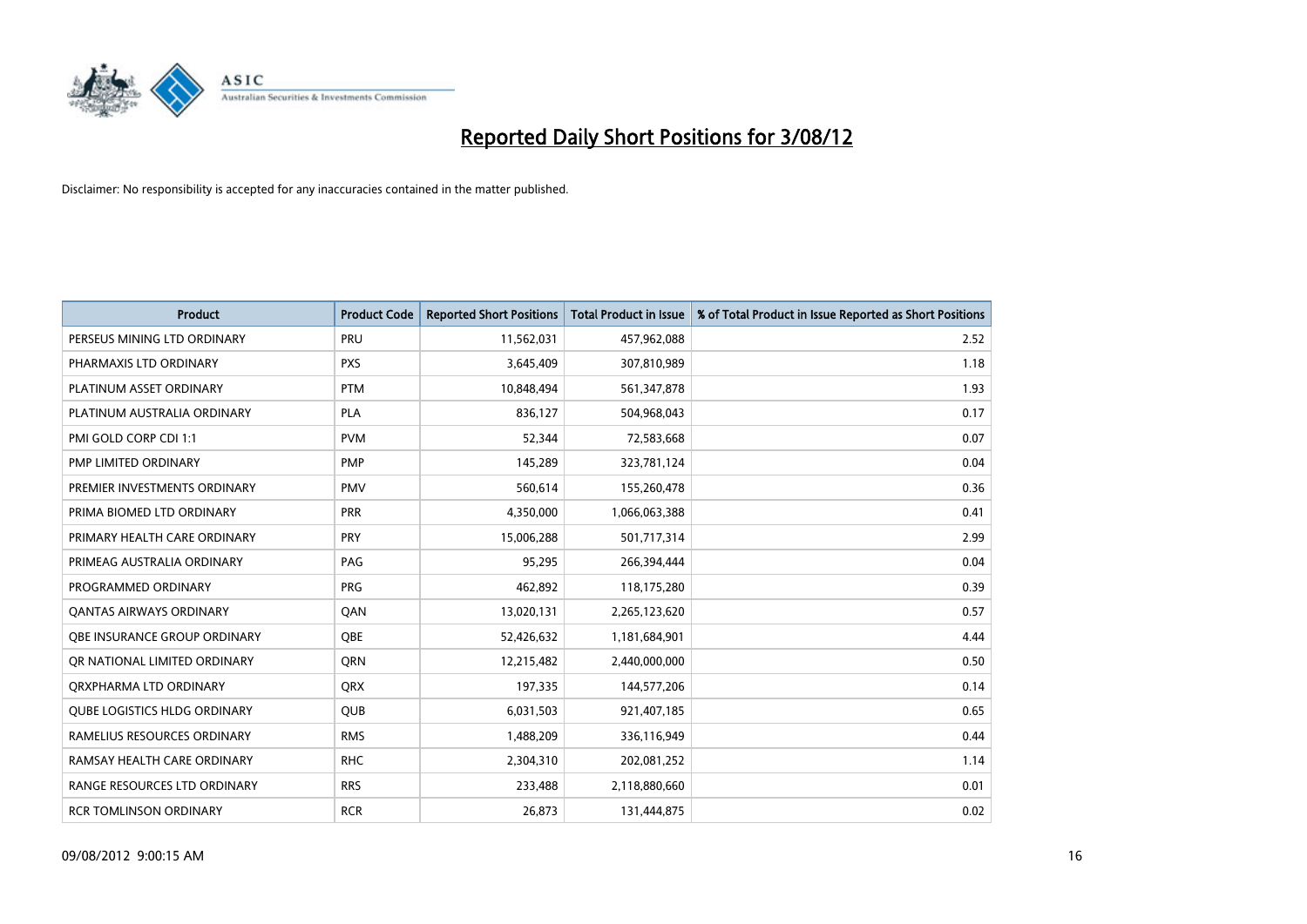

| <b>Product</b>                      | <b>Product Code</b> | <b>Reported Short Positions</b> | <b>Total Product in Issue</b> | % of Total Product in Issue Reported as Short Positions |
|-------------------------------------|---------------------|---------------------------------|-------------------------------|---------------------------------------------------------|
| <b>REA GROUP ORDINARY</b>           | <b>REA</b>          | 205,690                         | 131,714,699                   | 0.16                                                    |
| RECKON LIMITED ORDINARY             | <b>RKN</b>          | 801,032                         | 129,488,015                   | 0.62                                                    |
| <b>RED 5 LIMITED ORDINARY</b>       | <b>RED</b>          | 113,051                         | 135,488,008                   | 0.08                                                    |
| RED EMPEROR RESOURCE ORDINARY       | <b>RMP</b>          | 4,500                           | 266,234,221                   | 0.00                                                    |
| <b>RED FORK ENERGY ORDINARY</b>     | <b>RFE</b>          | 1,931,600                       | 310,229,853                   | 0.62                                                    |
| REDBANK ENERGY LTD ORDINARY         | AEJ                 | 13                              | 786,287                       | 0.00                                                    |
| <b>REGIS RESOURCES ORDINARY</b>     | <b>RRL</b>          | 434,574                         | 453,056,465                   | 0.10                                                    |
| RESMED INC CDI 10:1                 | <b>RMD</b>          | 656,731                         | 1,556,242,300                 | 0.04                                                    |
| RESOLUTE MINING ORDINARY            | <b>RSG</b>          | 5,610,205                       | 634,428,623                   | 0.88                                                    |
| <b>RESOURCE GENERATION ORDINARY</b> | <b>RES</b>          | 173                             | 262,895,652                   | 0.00                                                    |
| RETAIL FOOD GROUP ORDINARY          | <b>RFG</b>          | 16,960                          | 108,519,282                   | 0.02                                                    |
| REVERSE CORP LIMITED ORDINARY       | <b>REF</b>          | 100                             | 92,382,175                    | 0.00                                                    |
| REX MINERALS LIMITED ORDINARY       | <b>RXM</b>          | 603,242                         | 188,907,284                   | 0.32                                                    |
| <b>RHG LIMITED ORDINARY</b>         | <b>RHG</b>          | 31,776                          | 308,483,177                   | 0.01                                                    |
| <b>RIALTO ENERGY ORDINARY</b>       | <b>RIA</b>          | 896,326                         | 671,347,392                   | 0.13                                                    |
| RIDLEY CORPORATION ORDINARY         | <b>RIC</b>          | 4,465                           | 307,817,071                   | 0.00                                                    |
| RIO TINTO LIMITED ORDINARY          | <b>RIO</b>          | 19,144,823                      | 435,758,720                   | 4.39                                                    |
| ROC OIL COMPANY ORDINARY            | <b>ROC</b>          | 1,717,580                       | 683,235,552                   | 0.25                                                    |
| <b>RURALCO HOLDINGS ORDINARY</b>    | <b>RHL</b>          | 12,000                          | 55,019,284                    | 0.02                                                    |
| SAI GLOBAL LIMITED ORDINARY         | SAI                 | 2,837,045                       | 204,354,836                   | 1.39                                                    |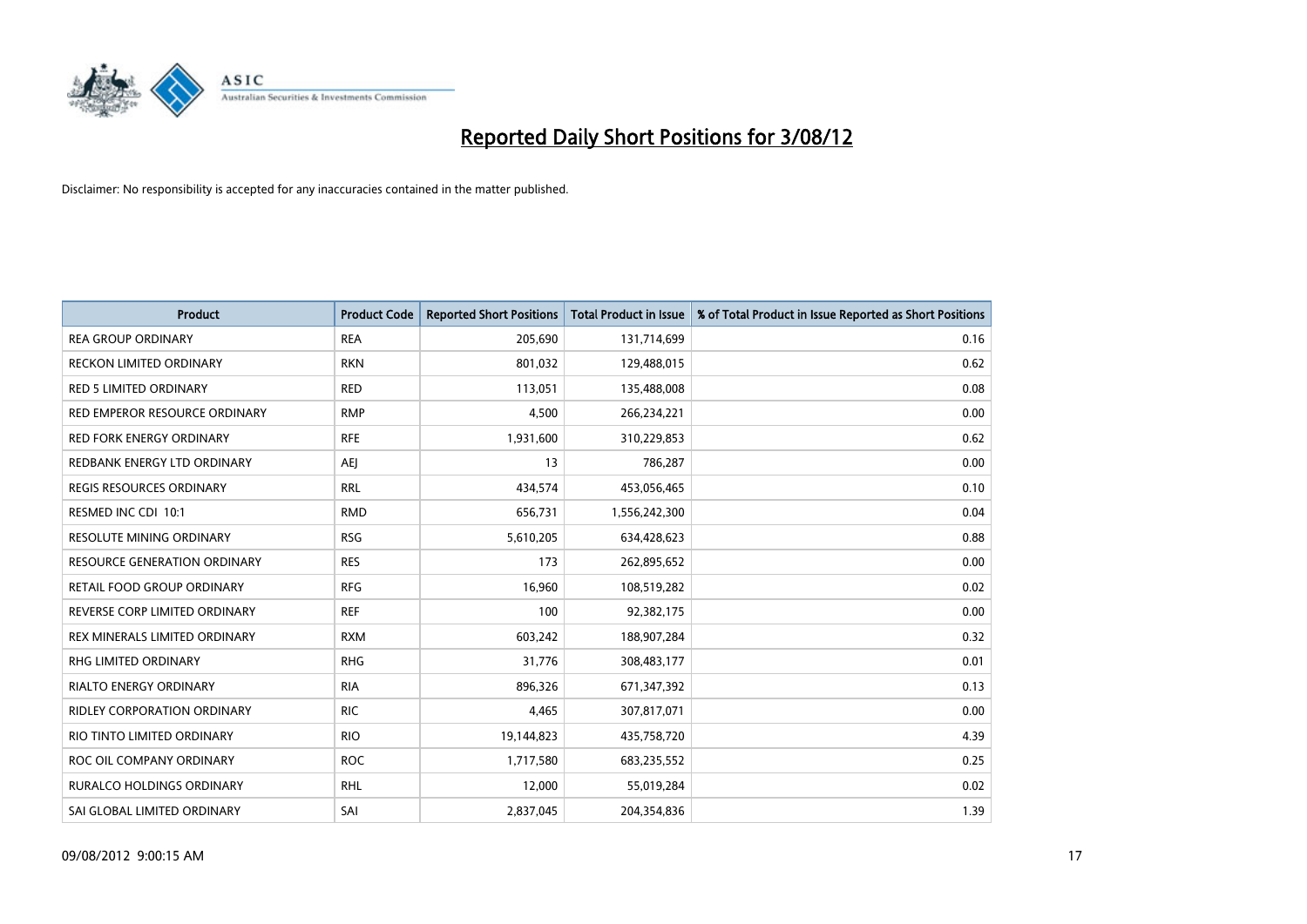

| <b>Product</b>                           | <b>Product Code</b> | <b>Reported Short Positions</b> | <b>Total Product in Issue</b> | % of Total Product in Issue Reported as Short Positions |
|------------------------------------------|---------------------|---------------------------------|-------------------------------|---------------------------------------------------------|
| SALMAT LIMITED ORDINARY                  | <b>SLM</b>          | 2,764,137                       | 159,802,174                   | 1.73                                                    |
| SAMSON OIL & GAS LTD ORDINARY            | <b>SSN</b>          | 4,320,172                       | 1,778,970,540                 | 0.24                                                    |
| SANDFIRE RESOURCES ORDINARY              | <b>SFR</b>          | 4,609,751                       | 151,557,635                   | 3.04                                                    |
| <b>SANTOS LTD ORDINARY</b>               | <b>STO</b>          | 5,222,507                       | 952,988,558                   | 0.55                                                    |
| SARACEN MINERAL ORDINARY                 | SAR                 | 1,965,871                       | 594,815,640                   | 0.33                                                    |
| SEDGMAN LIMITED ORDINARY                 | <b>SDM</b>          | 723                             | 214,292,930                   | 0.00                                                    |
| SEEK LIMITED ORDINARY                    | <b>SEK</b>          | 11,609,466                      | 337,101,307                   | 3.44                                                    |
| SENEX ENERGY LIMITED ORDINARY            | SXY                 | 4,324,337                       | 1,138,734,837                 | 0.38                                                    |
| SERVCORP LIMITED ORDINARY                | SRV                 | 210                             | 98,440,807                    | 0.00                                                    |
| SERVICE STREAM ORDINARY                  | <b>SSM</b>          | 400                             | 283,418,867                   | 0.00                                                    |
| SEVEN GROUP HOLDINGS ORDINARY            | <b>SVW</b>          | 1,322,931                       | 307,410,281                   | 0.43                                                    |
| SEVEN WEST MEDIA LTD ORDINARY            | <b>SWM</b>          | 32,515,345                      | 862,057,513                   | 3.77                                                    |
| SIGMA PHARMACEUTICAL ORDINARY            | <b>SIP</b>          | 4,907,136                       | 1,186,303,520                 | 0.41                                                    |
| SILEX SYSTEMS ORDINARY                   | <b>SLX</b>          | 617,212                         | 170,143,997                   | 0.36                                                    |
| SILVER LAKE RESOURCE ORDINARY            | <b>SLR</b>          | 925,715                         | 225,493,476                   | 0.41                                                    |
| SIMS METAL MGMT LTD ORDINARY             | SGM                 | 9,192,970                       | 204,830,045                   | 4.49                                                    |
| SINGAPORE TELECOMM. CHESS DEPOSITARY INT | SGT                 | 9,472,290                       | 163,810,197                   | 5.78                                                    |
| SIRTEX MEDICAL ORDINARY                  | <b>SRX</b>          | 37,934                          | 55,768,136                    | 0.07                                                    |
| SKILLED GROUP LTD ORDINARY               | <b>SKE</b>          | 36,019                          | 233,487,276                   | 0.02                                                    |
| <b>SKY NETWORK ORDINARY</b>              | <b>SKT</b>          | 1,505                           | 389,139,785                   | 0.00                                                    |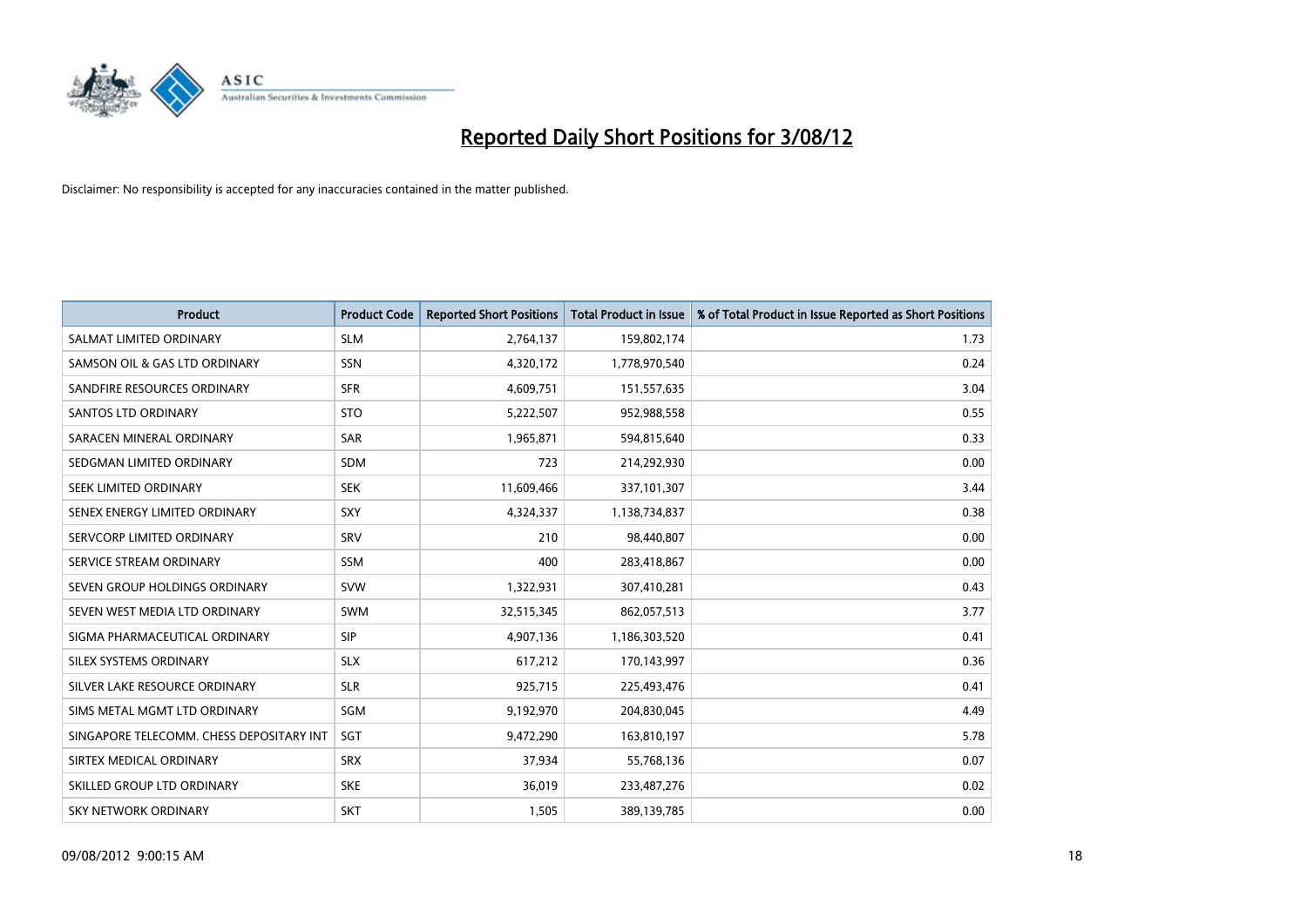

| <b>Product</b>                           | <b>Product Code</b> | <b>Reported Short Positions</b> | <b>Total Product in Issue</b> | % of Total Product in Issue Reported as Short Positions |
|------------------------------------------|---------------------|---------------------------------|-------------------------------|---------------------------------------------------------|
| <b>SLATER &amp; GORDON ORDINARY</b>      | <b>SGH</b>          | 17,220                          | 168,600,731                   | 0.01                                                    |
| SMS MANAGEMENT, ORDINARY                 | <b>SMX</b>          | 877,847                         | 68,415,913                    | 1.28                                                    |
| SONIC HEALTHCARE ORDINARY                | <b>SHL</b>          | 5,734,542                       | 390,969,875                   | 1.47                                                    |
| SOUL PATTINSON (W.H) ORDINARY            | SOL                 | 18,510                          | 239,395,320                   | 0.01                                                    |
| SOUTH BOULDER MINES ORDINARY             | <b>STB</b>          | 131,980                         | 126,732,826                   | 0.10                                                    |
| SP AUSNET STAPLED SECURITIES             | <b>SPN</b>          | 5,784,164                       | 3,339,620,165                 | 0.17                                                    |
| SPARK INFRASTRUCTURE STAPLED NOTE & UNIT | SKI                 | 35,654,008                      | 1,326,734,264                 | 2.69                                                    |
| SPECIALTY FASHION ORDINARY               | <b>SFH</b>          | 2,440,932                       | 192,236,121                   | 1.27                                                    |
| SPOTLESS GROUP LTD ORDINARY              | SPT                 | 5,965                           | 266,712,743                   | 0.00                                                    |
| ST BARBARA LIMITED ORDINARY              | <b>SBM</b>          | 9,182,399                       | 325,615,389                   | 2.82                                                    |
| STANMORE COAL LTD ORDINARY               | <b>SMR</b>          | 32,870                          | 179,409,108                   | 0.02                                                    |
| STARPHARMA HOLDINGS ORDINARY             | SPL                 | 2,328,861                       | 281,690,401                   | 0.83                                                    |
| STHN CROSS MEDIA ORDINARY                | <b>SXL</b>          | 10,705,308                      | 704,594,449                   | 1.52                                                    |
| STOCKLAND UNITS/ORD STAPLED              | <b>SGP</b>          | 14,891,744                      | 2,203,547,228                 | 0.68                                                    |
| STRAITS RES LTD. ORDINARY                | SRO                 | 120,519                         | 456,529,474                   | 0.03                                                    |
| STW COMMUNICATIONS ORDINARY              | SGN                 | 138,305                         | 362,798,351                   | 0.04                                                    |
| SUNCORP GROUP LTD ORDINARY               | <b>SUN</b>          | 11,329,938                      | 1,286,600,980                 | 0.88                                                    |
| SUNDANCE ENERGY ORDINARY                 | <b>SEA</b>          | 51,667                          | 277,098,474                   | 0.02                                                    |
| SUNDANCE RESOURCES ORDINARY              | <b>SDL</b>          | 13,998,353                      | 3,049,577,034                 | 0.46                                                    |
| SUNLAND GROUP LTD ORDINARY               | <b>SDG</b>          | 29,186                          | 196,717,811                   | 0.01                                                    |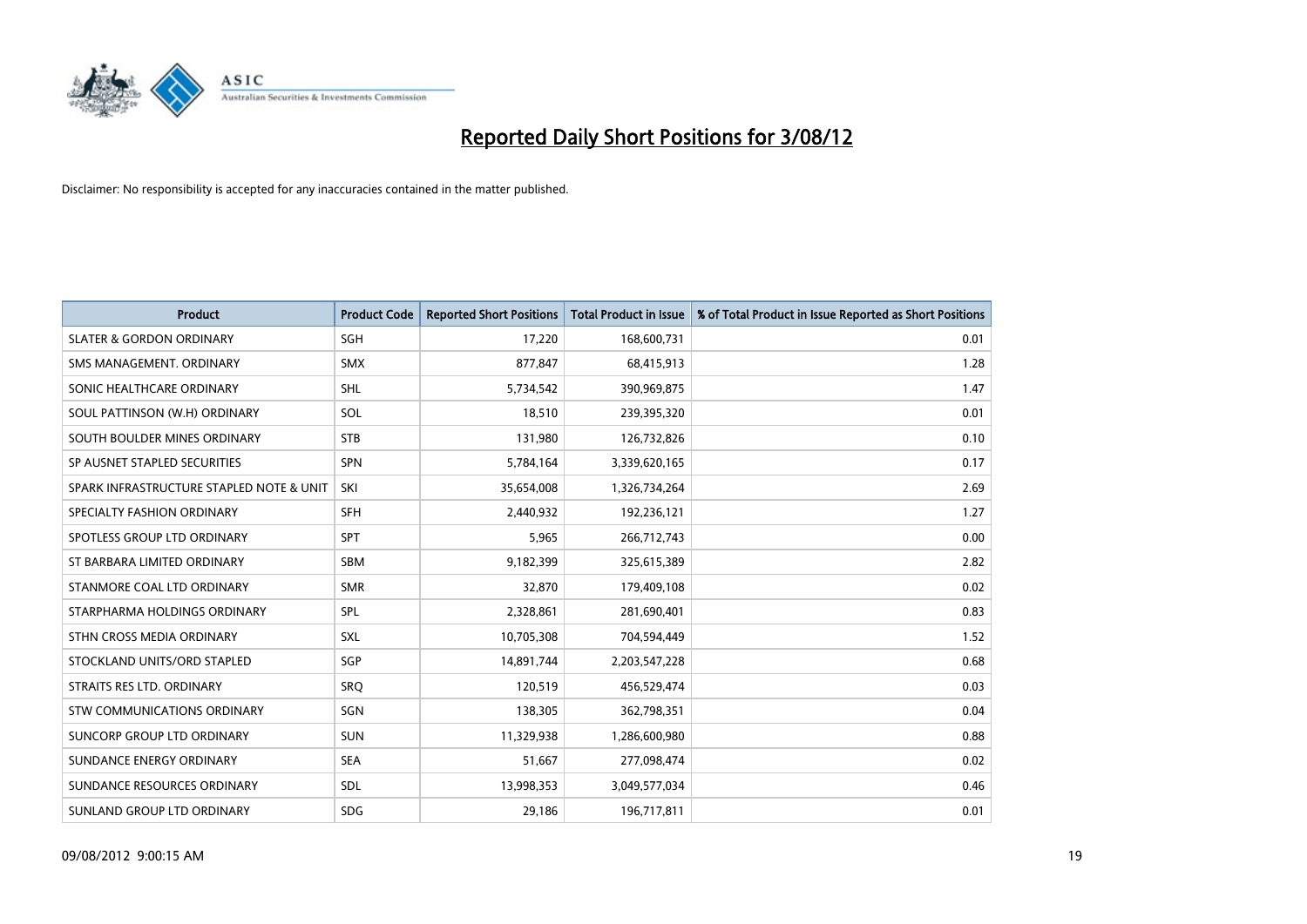

| <b>Product</b>                     | <b>Product Code</b> | <b>Reported Short Positions</b> | <b>Total Product in Issue</b> | % of Total Product in Issue Reported as Short Positions |
|------------------------------------|---------------------|---------------------------------|-------------------------------|---------------------------------------------------------|
| SUPER RET REP LTD ORDINARY         | <b>SUL</b>          | 1,649,680                       | 196,172,971                   | 0.84                                                    |
| SYD AIRPORT STAPLED US PROHIBIT.   | <b>SYD</b>          | 14,820,757                      | 1,861,210,782                 | 0.80                                                    |
| SYRAH RESOURCES ORDINARY           | <b>SYR</b>          | 33,755                          | 126,723,021                   | 0.03                                                    |
| TABCORP HOLDINGS LTD ORDINARY      | <b>TAH</b>          | 9,877,205                       | 730,113,969                   | 1.35                                                    |
| TANAMI GOLD NL ORDINARY            | <b>TAM</b>          | 344,781                         | 261,132,677                   | 0.13                                                    |
| TAP OIL LIMITED ORDINARY           | <b>TAP</b>          | 804,081                         | 241,295,311                   | 0.33                                                    |
| TASSAL GROUP LIMITED ORDINARY      | <b>TGR</b>          | 1,293                           | 146,304,404                   | 0.00                                                    |
| TATTS GROUP LTD ORDINARY           | <b>TTS</b>          | 7,613,127                       | 1,362,919,733                 | 0.56                                                    |
| <b>TECHNOLOGY ONE ORDINARY</b>     | <b>TNE</b>          | 126                             | 304,910,455                   | 0.00                                                    |
| TELECOM CORPORATION ORDINARY       | <b>TEL</b>          | 18,483,915                      | 1,856,780,364                 | 1.00                                                    |
| TELSTRA CORPORATION. ORDINARY      | <b>TLS</b>          | 32,948,554                      | 12,443,074,357                | 0.26                                                    |
| TEN NETWORK HOLDINGS ORDINARY      | <b>TEN</b>          | 83,290,525                      | 1,437,204,873                 | 5.80                                                    |
| TERANGA GOLD CORP CDI 1:1          | <b>TGZ</b>          | 99,328                          | 159,568,958                   | 0.06                                                    |
| TEXON PETROLEUM LTD ORDINARY       | <b>TXN</b>          | 268,445                         | 245,039,848                   | 0.11                                                    |
| TFS CORPORATION LTD ORDINARY       | <b>TFC</b>          | 53,963                          | 279,621,829                   | 0.02                                                    |
| THAKRAL HOLDINGS GRP ORDINARY/UNIT | <b>THG</b>          | 100                             | 585,365,014                   | 0.00                                                    |
| THE REJECT SHOP ORDINARY           | <b>TRS</b>          | 2,699,647                       | 26,071,170                    | 10.35                                                   |
| THORN GROUP LIMITED ORDINARY       | <b>TGA</b>          | 275,575                         | 146,374,703                   | 0.19                                                    |
| TIGER RESOURCES ORDINARY           | <b>TGS</b>          | 1,977,926                       | 673,470,269                   | 0.29                                                    |
| TOLL HOLDINGS LTD ORDINARY         | <b>TOL</b>          | 16,817,959                      | 717,133,875                   | 2.35                                                    |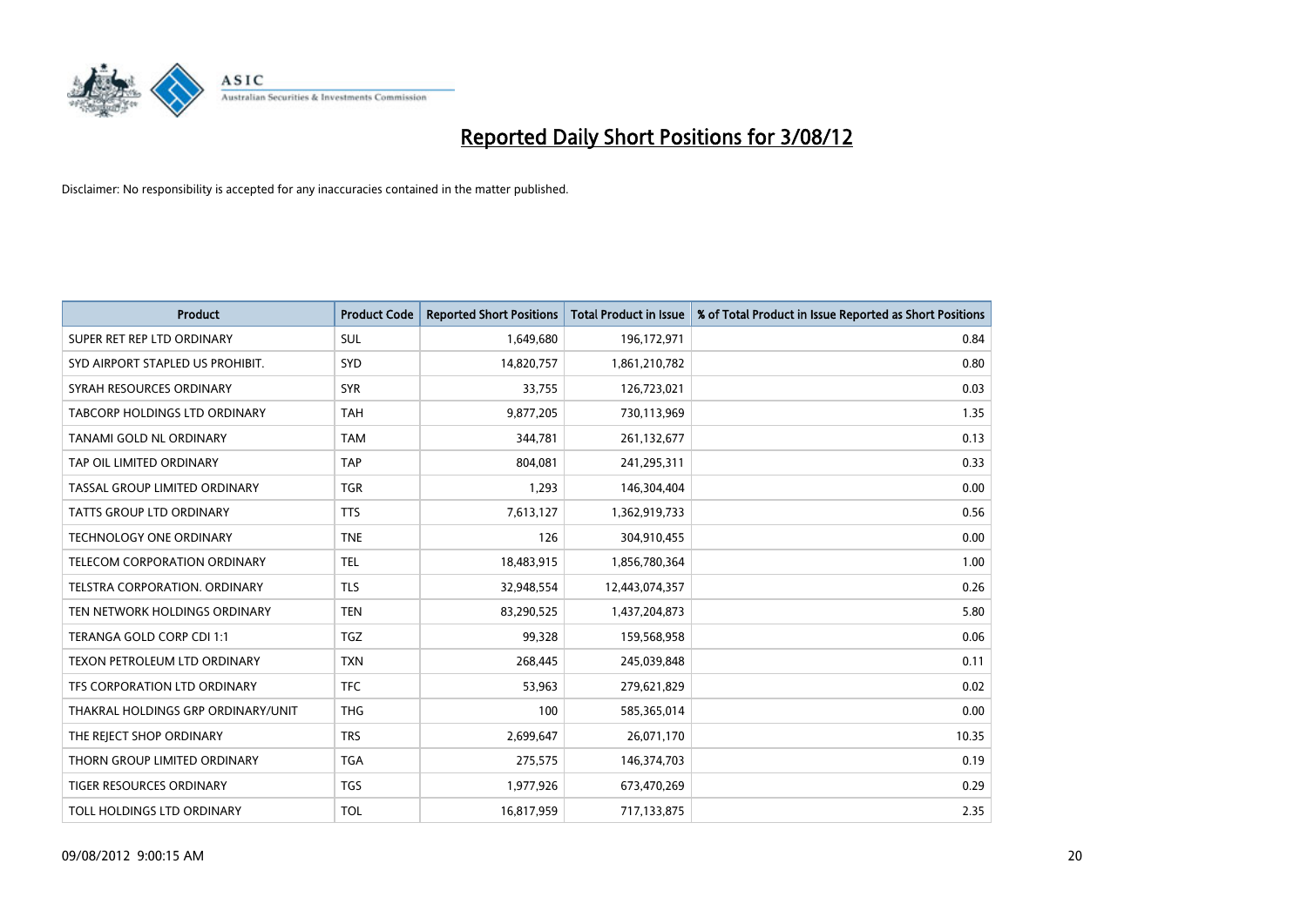

| <b>Product</b>                       | <b>Product Code</b> | <b>Reported Short Positions</b> | <b>Total Product in Issue</b> | % of Total Product in Issue Reported as Short Positions |
|--------------------------------------|---------------------|---------------------------------|-------------------------------|---------------------------------------------------------|
| TOX FREE SOLUTIONS ORDINARY          | <b>TOX</b>          | 23,134                          | 115,311,608                   | 0.02                                                    |
| TPG TELECOM LIMITED ORDINARY         | <b>TPM</b>          | 2,305,966                       | 793,808,141                   | 0.29                                                    |
| TRADE ME GROUP ORDINARY              | <b>TME</b>          | 61,482                          | 395,745,510                   | 0.02                                                    |
| TRANSFIELD SERVICES ORDINARY         | <b>TSE</b>          | 4,771,293                       | 520,790,618                   | 0.92                                                    |
| TRANSPACIFIC INDUST, ORDINARY        | <b>TPI</b>          | 6,818,815                       | 1,578,479,491                 | 0.43                                                    |
| TRANSURBAN GROUP TRIPLE STAPLED SEC. | <b>TCL</b>          | 8,548,112                       | 1,458,321,112                 | 0.59                                                    |
| TREASURY WINE ESTATE ORDINARY        | <b>TWE</b>          | 14,766,747                      | 647,227,144                   | 2.28                                                    |
| TROY RESOURCES LTD ORDINARY          | <b>TRY</b>          | 188,780                         | 89,462,649                    | 0.21                                                    |
| UGL LIMITED ORDINARY                 | UGL                 | 7,433,308                       | 166,315,038                   | 4.47                                                    |
| UNILIFE CORPORATION CDI 6:1          | <b>UNS</b>          | 186,653                         | 253,466,532                   | 0.07                                                    |
| UXC LIMITED ORDINARY                 | <b>UXC</b>          | 46,240                          | 305,585,913                   | 0.02                                                    |
| <b>VENTURE MINERALS ORDINARY</b>     | <b>VMS</b>          | 250,674                         | 232,468,592                   | 0.11                                                    |
| <b>VIRGIN AUS HLDG LTD ORDINARY</b>  | <b>VAH</b>          | 20,625,729                      | 2,210,197,600                 | 0.93                                                    |
| VITERRA INC CDI 1:1                  | <b>VTA</b>          | 10                              | 68,629,939                    | 0.00                                                    |
| VNGD ALL-WORLD EX-US CDI 1:1         | <b>VEU</b>          | 3,894                           | 1,108,776                     | 0.35                                                    |
| <b>VOCUS COMMS LTD ORDINARY</b>      | <b>VOC</b>          | 66,440                          | 70,181,826                    | 0.09                                                    |
| WAH NAM INT HLDG LTD ORDINARY        | <b>WNI</b>          | 695,872                         | 7,175,039,665                 | 0.01                                                    |
| WATPAC LIMITED ORDINARY              | <b>WTP</b>          | 260,075                         | 184,332,526                   | 0.14                                                    |
| <b>WDS LIMITED ORDINARY</b>          | <b>WDS</b>          | 7                               | 144,740,614                   | 0.00                                                    |
| <b>WEBIET LIMITED ORDINARY</b>       | <b>WEB</b>          | 99,628                          | 71,065,929                    | 0.14                                                    |